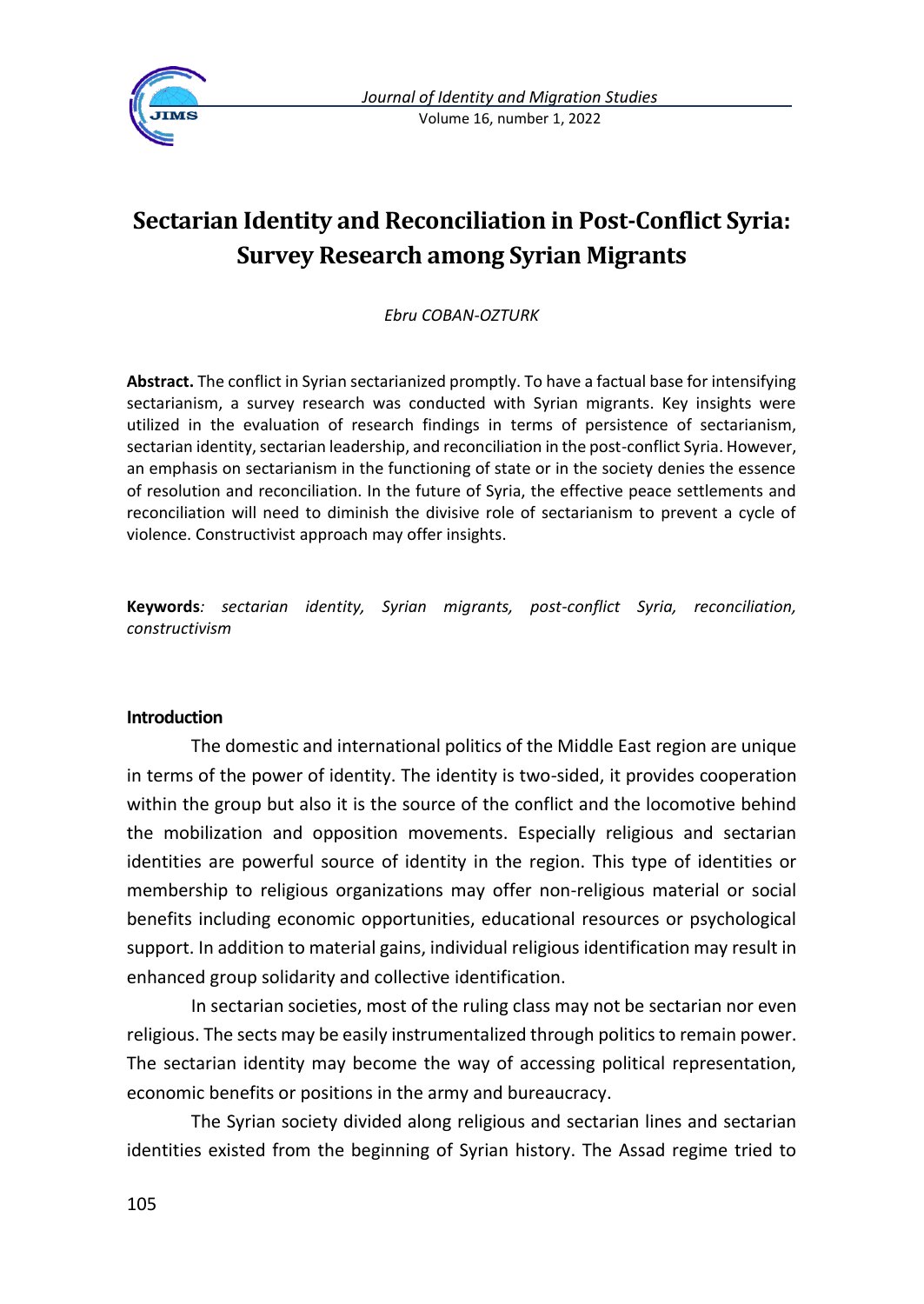#### *Ebru COBAN-OZTURK* JIMS – Volume 16, number 1, 2022



incorporate cross sectarian and cross class coalitions. Sectarian differences and grievances did not turn into a civil war despite of strong awareness of them. Besides, at the beginning of the conflict the main mobilizer were not ancient and unchanging sectarian hatreds, instead ideological, nonsectarian, sub-state, class and economic motivations prevailed. However, the conflict quickly became sectarianized and the existing sectarian identities are mobilized both by the regime and opponents into a violent civil war. The regime's violent response to opponent groups, manipulation of sectarian identity both by the regime and opponents, external powers' manipulation and intervention were all deepened the intensity of sectarianism. Since sectarianism had been implanted in Syrian society long time before the conflict, it was a quick response under the challenging circumstances of uprisings. Even at the beginning of the uprisings, we admit that incidents were not sectarian, but now sectarian identities have a pivotal role in the conflict. Sectarianism in the country seems highly possible to persist in the foreseeable future.

While the regime started to take control of the territories of opposing groups with the help of external powers, an important question comes into mind whether it is possible to restore such a polarized society along sectarian lines or by different solutions. Sectarian preferences of both the parties to the conflict, migrants and exile communities will likely remain as default. Besides, Syrian exile communities have to be taken into consideration to build up new political parties and movements after the violence ends. That is why survey research designed to understand the views of migrants and exile communities who may have a contribution to construct postconflict order in Syria. The survey research with Syrian migrants in Turkey and Turkish-Syrian border shows us that the emphasis on sects, sectarian leadership, discourse of religion are the most significant forms of expression of identity. According to the results of the research, sectarian identity cannot be eliminated from consideration in the post-conflict Syria. This type of strong attachment may undermine all peace initiatives and reconciliation among groups if it is not handled precisely. The regime's discourse of reconciliation is exclusionary on the ground of loyal and disloyal citizens (Abboud: 2020). This type of discourse and a peace settlement add a new split to the existing sectarian polarization in the society.

In post-conflict Syria, resolution and reconciliation processes are better to consider construction of new identities in the very part of the processes themselves. It would be idealistic that the construction of new identities could be achieved. Nevertheless, religious, and sectarian attachment in politics is not seen as the core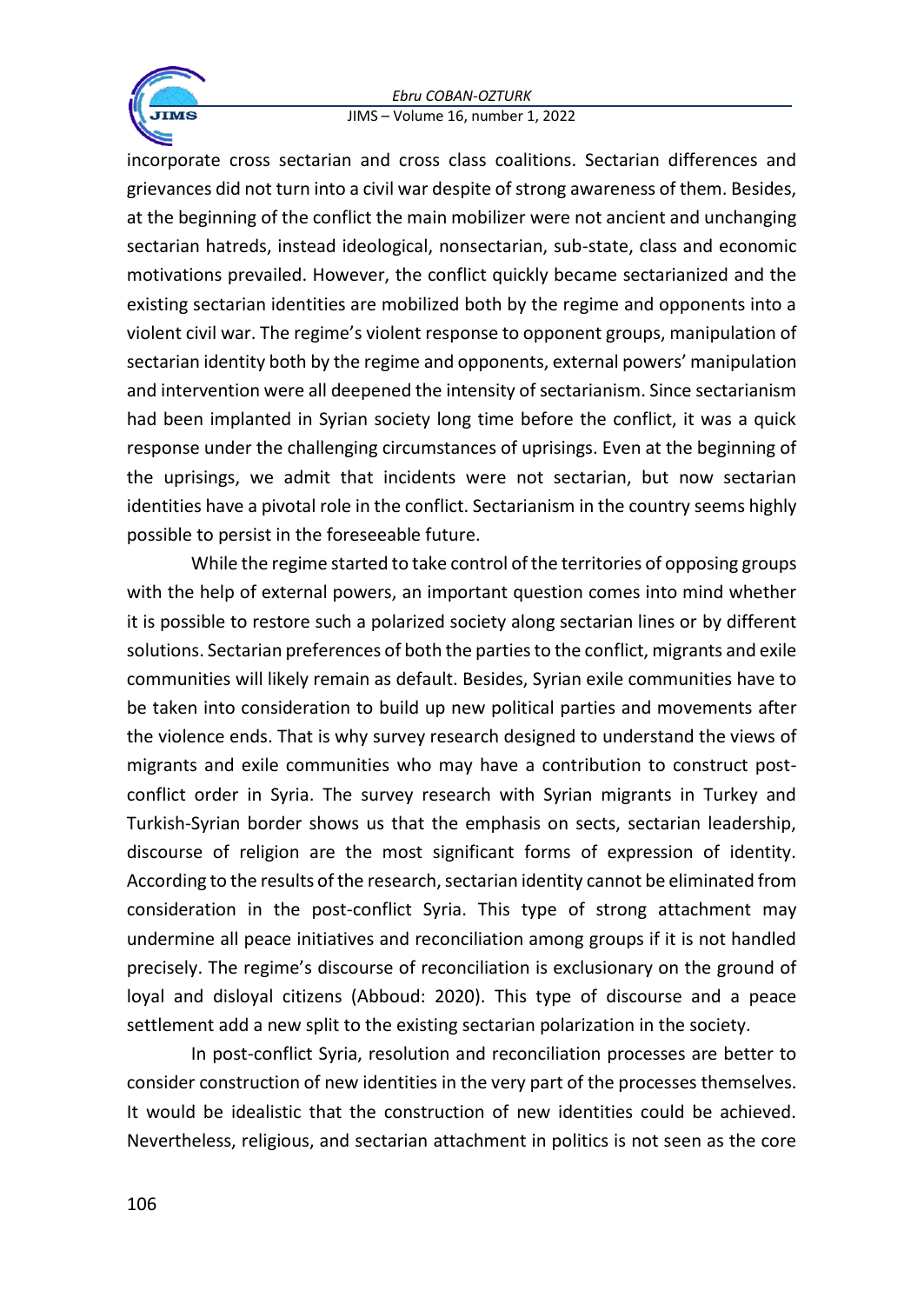

element of democratic political culture and reconciliation and construction of new identities instead of exclusionary identities are necessary part of processes to prevent a future conflict.

The field research based on the interview schedule, which we will explain in detail below shows that the emphasis on religious identities is an omnipresent phenomenon. However, religious attachment is not seen as the pivotal component of democratic political culture. This is the sign of the mismatch between democratic discourses produced by the al-Assad regime and the citizens understanding of the very ideal of democracy. Sectarian identities had been implanted in Syrian society historically and these are tried to be illustrated in a historical context below.

# **Sects and Sectarianism in Syria**

The religion and sects always correlated with the identity formation. Syria is the state where religious and sectarian identities are one of the key determinants of the ongoing conflict. Besides, the current conflict and order of identities have also deep roots in Syria's history. Ottoman rule lasted nearly four hundred years in today's Syrian territory and it had two implications for different groups and sects. First, although the communities divided along religious and sectarian lines, various communities lived together without a great fight broke up among them. Second, Sunni families and groups had the privileged positions in Arab territories of the Empire which truly cooperated with them. For much of their history, under the rule of Ottoman Empire and before, Alawi groups had been politically and economically deprived and geographically isolated (Robinson, Connable, Thaler, Scotten, 2018: 75). The privileged position of Sunnis did not change in Syria after the Ottoman Empire.

After the collapse of the Ottoman Empire, Arab territories of the Empire turned over to colonial administrations and arranged into zones of influence between Great Britain and France. The territories subsequently known as Syria and Lebanon were allotted to France. The mandate regime arbitrarily divided Syria into a number of administrative units and continued their policy of separating Syria and Lebanon. At the same time, the French rule discouraged political responsibility and experience since they did not grant independent decision-making authority. The top bureaucratic positions were held by the French bureaucrats and French advisors could veto the decisions of Syrian officials (Cleveland and Bunton, 2009: 222). All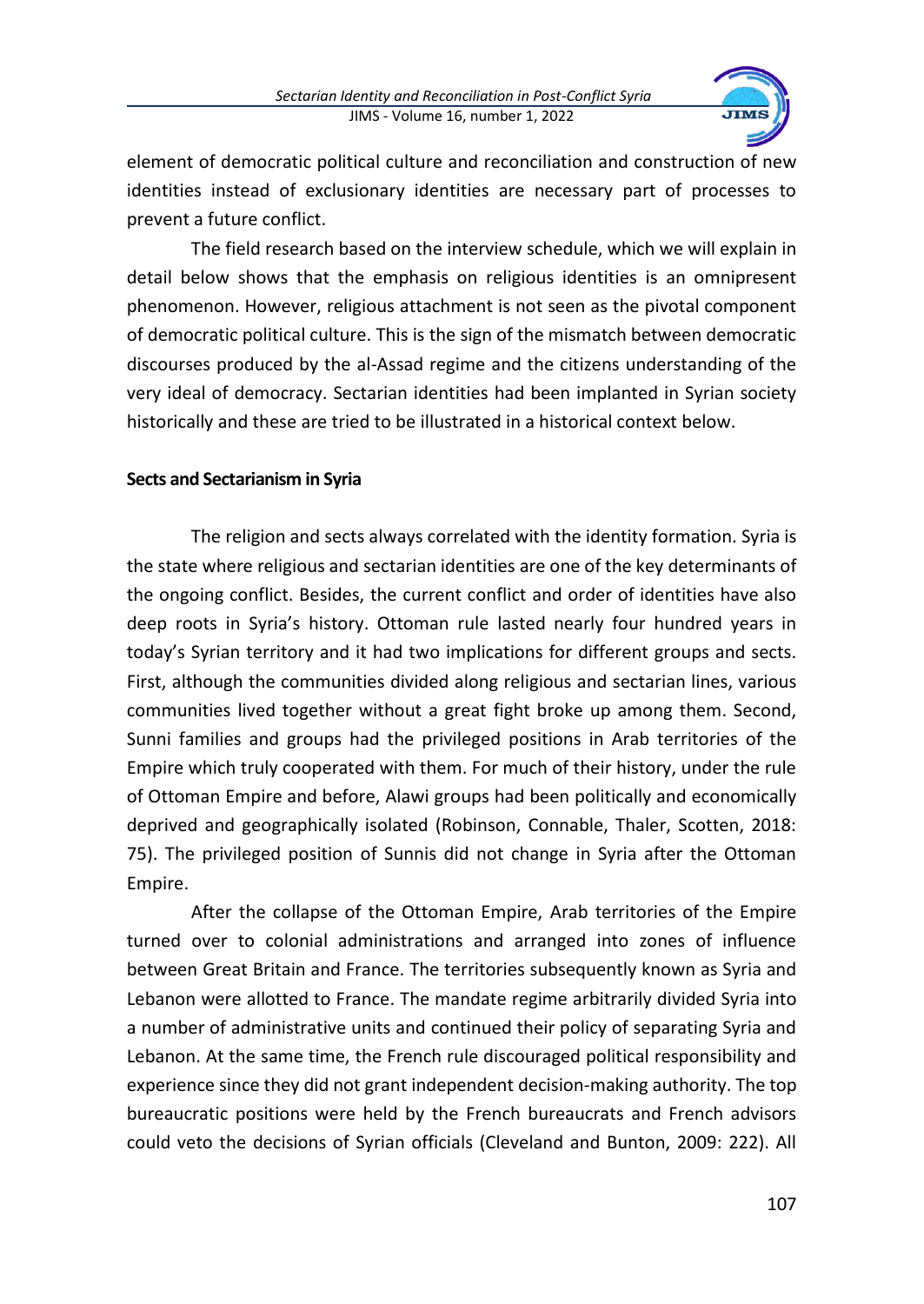

these policies set out nationalist aspirations and Sunni notables led opposition movements against French regime.

The most of local notables had the monopoly over politics from the time of Ottoman Empire and enhanced their power more with new commercial activities and new commercial routes (Ismael and Ismael, 2010: 243). The Syrian local notables possessed the same economic and religious characteristics; they were mainly composed of Sunni and urban segments of the society (Ismael and Ismael, 2010: 226). The monopoly of urban centers and Sunni local notables grew at the expense of underprivileged Shi'a rural segments. The rural Shi'a population continued to be impoverished and marginalized. The marginalization resulted in searching of avenues for social upward mobility.

The main source of upward mobility was the military academy founded by the French mandate in 1920. The academy, with higher standards of education, shaped the new generation of Syrian students and provided a new social network. The most of Sunni population and Sunni urban notables did not prefer or regard the military education and did not enroll their sons in the academy. Besides, they were not in need of upward mobility that the academy unintendedly provided. However, underprivileged Shi'a sects (Nusayris/Arab Alawis, Druzes and Ismailis) with rural and poorer background seek a career in the army and encouraged their relatives to enroll in the army. The military academy became a place for social advancement and upward mobility for those underprivileged parts of the society. After their education, the military produced new secular Syrian elite who were mainly from the Shi'a sects and changes in social strata started from the time of military academy. The new officers of Shi'a elite, (mainly Nusayris/ Arab Alawis) would have long-term implications for Syrian politics and governments. The French mandate elevated the Alawi's economic, social and political status. The upward social mobility of Alawis did not abandon the centuries of awareness and marginalization of the sectarian identity. It resulted in a new kind of hierarchy among Sunnis and Alawis and Sunni resentment of Alawis.

# **Sectarianism under the Rule of Ba'ath Party and Hafez al-Assad**

After the independence in 1946, the country was weak in terms of necessary institutions and manpower to establish a state. The independence was accompanied by a period of instability. The ethnic and religious divisions, rivalries between urban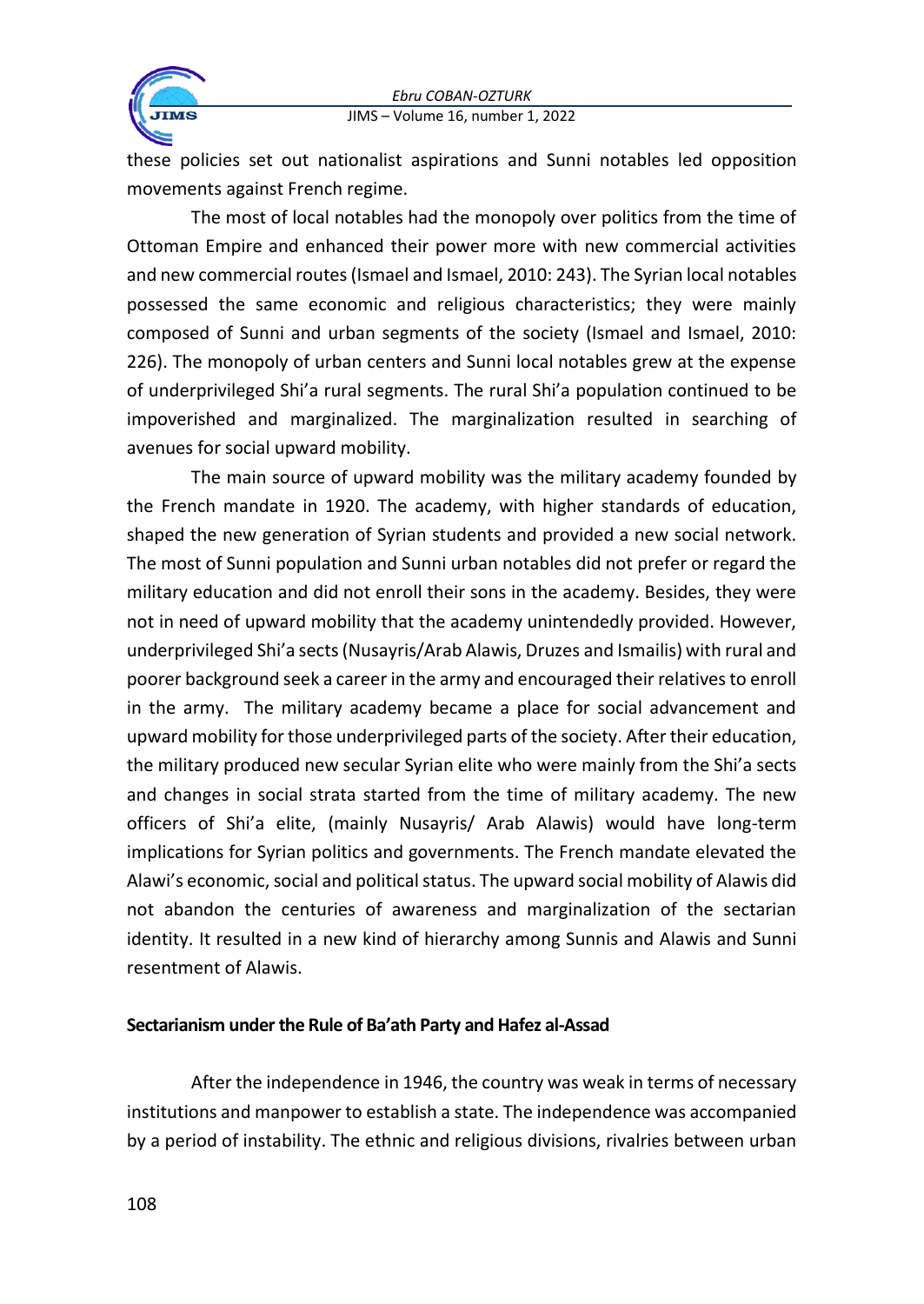

centers, the social and economic gap between the urban and rural areas, tension between the Western and traditional way of thinking, lack of courage and confidence to rule the new state and the absence of a uniting power resulted in a very weak and unstable state and society (Cohen, 2014: 159-160).

The Syrian society had long been characterized by strong sectarian divisions although Sunnis tried to forge unity in terms of social and religious discord. However, Sunnis had already contentious conflicts among themselves. While Sunni Muslims and Christians are dispersed, Nusayris, Druzes and Ismailis are compact minority communities forming regional majorities (Cohen, 2014: 244). In addition, Shi'a minority increased their power by recruiting the army after 1920s and it was easier for them to unite because of their connections in the army and strong local ties rather than the Sunnis.

The involvement of the army in politics was considered almost appropriate since it was the only organized institution. There were factions and rivalries within the army in terms of political affiliation or ethnic/sectarian divisions. The Ba'th Party and Alawis were able to eliminate other factions and sects and eventually came to dominate the political life and the army. The Ba'th revolution in 1963 was an important event that changed the old pattern of Sunni rule which had been the same from the time of Ottoman Empire (Cleveland and Bunton, 2009: 222). The Sunni urban elite was replaced by the coalition of new social forces led by the army and the Ba'th Party. Eventually, military officers dominated the Party and removed ideological constraints after 1966 (Hinnebusch, 2015: 22). Hafez al-Assad rose to among these social forces with different agendas. After this date, all developments inside Syria made the position of the army, the party, and the state weaker and Hafez al-Assad stronger (Cohen, 2014: 161).

Hafez al-Assad removed urban oligarchical Sunni notables controlling Syria for generations. A new ruling class, mainly young army officers from rural areas, replaced these notables and the core group of which were Alawis. Still, al-Assad tried to present his rule with the image of popular democracy not a military dictatorship or the regime of a minority. Also, he improved the life conditions of the Sunni rural majority, broadened education system, economic and social infrastructure (Cohen, 2014: 171). Moreover, he incorporated a cross-sectarian and cross-class coalition. The Damascene Sunni bourgeoisie, Sunni and non-Sunni villages started to support his regime. By the help of rural support and bureaucratic, co-opted bourgeois elites, he won a relative success to defeat fundamentalist uprisings of 1978-1982 and to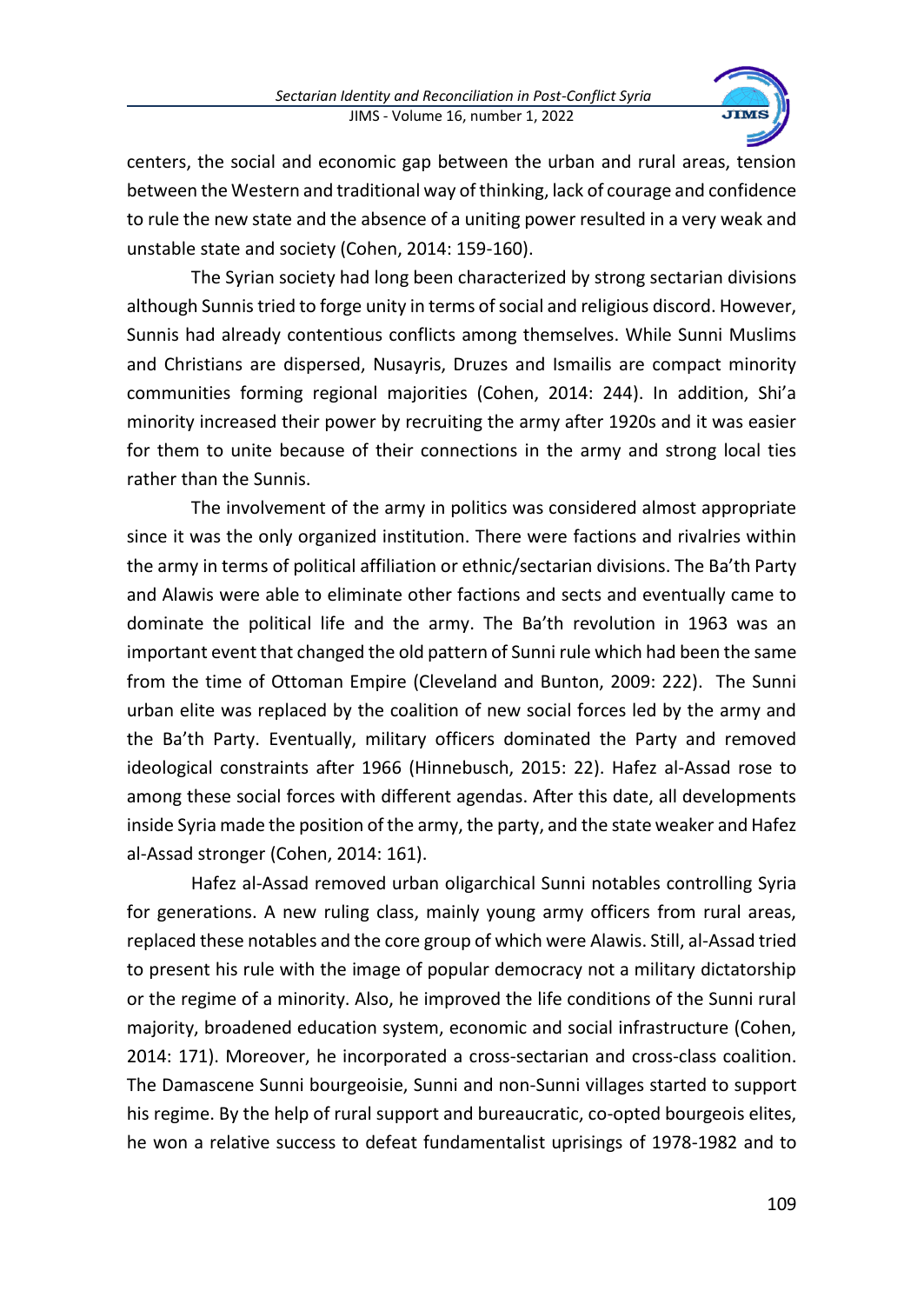



defeat opposition of Sunni Nasserites and Muslim Brotherhood. According to Hinnebusch, his personal authority was 'semi-institutionalized in an office partly bureaucratic, partly patrimonial, a virtual presidential monarchy' (Hinnebusch, 2001: 5).

Despite of cross sectarian coalition, the Alawi minority dominated the armyparty symbiosis for the time of his rule. At the core, his family members, clan and close followers headed the regime. The public sector employment was mostly concentrated in the hands of Alawis and regime's supporters (Wimmen, 2017: 65) For some authors, the very nature of the Syrian ruling system does not lie on confessional or ideological factors, but the ruling system's true essence is Assad family and their strategic alliances (Alvarez-Ossorio and de Teran, 2013: 186) with the support of co-opted bourgeoisie and bureaucrats. Very small minority took the advantages of political representation and domination of the economy. The sects were instrumentalized as a key ingredient of the regime (Hinnebusch, 2019: 50), but Ba'th Party and Hafez All Assad's policies of inclusion of different segments of society helped to preserve the regime based on class with crony capitalism (Donati, 2013; Lawson 2018).

Moreover, the 'revolutionary' language and the authoritarian practices were one of the main discourses of the regime. For some authors, 'the Syrian society has not been atomized or disciplined in the same way as Western societies' (Sottimano, 2009: 34). The disciplinary practices, constant indoctrination of the society and the cult of Hafez al-Assad (Wedeen, 1999) in daily life resulted in docile subjects and a disciplined society (Sottimano, 2009: 33-34). Assad's cult provided guidelines for appropriate behaviors and the Syrian society were 'not required to believe but they are required to act as if' (Wedeen, 1999: 30-31). The authoritarian regimes and constant exposure of disciplinary practices often led cynicism, suspicion, fear, pretending acts, and self-censorship distinctly visible in the society.

# **Sectarianism under the Rule of Bashar al-Assad**

Many people from the various sects took part in the military, governmental positions, and economic initiatives during the rule of Hafez al-Assad and some Sunni notables from the urban areas benefited from the trade. However, this co-optation and inclusion strategies started to change in the era of Bashar al-Assad. The regime sought to decrease the power of Sunni notables to consolidate the central power of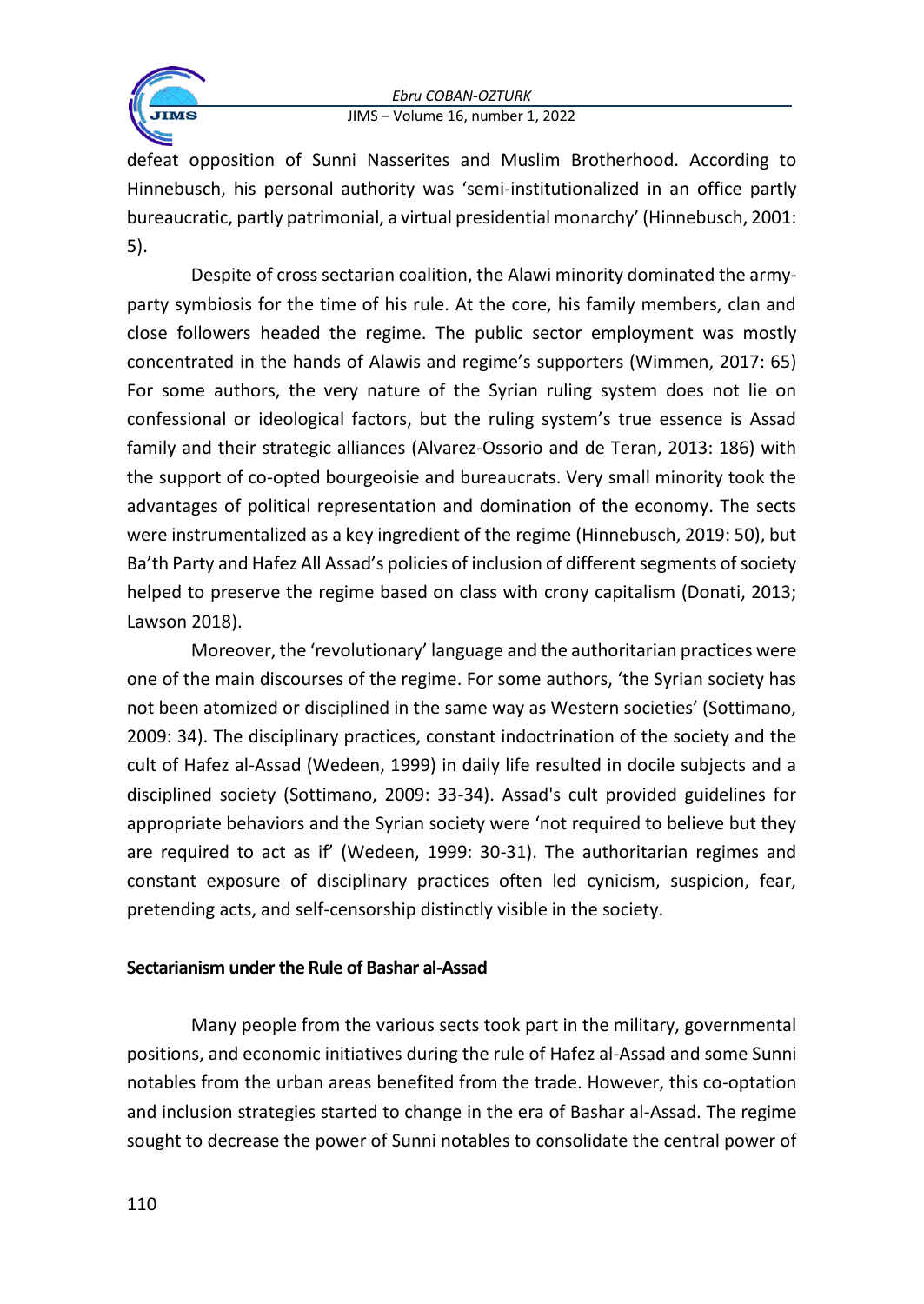

Bashar al-Assad. At the same time new business opportunities were provided at the framework of neoliberal polices (Hinnebusch, 2011). The large segment of Alawis did not actually benefited from the al-Assad rule, instead presidential family gained much of the new investment (Matar, 2016; Ababsa, 2015) and this situation enhanced the perception of Alawi dominance under the rule of Bashar al-Assad. Besides, reduction of subsidies in food and fuel, decreasing the welfare state programs due to neoliberal policies and drought of recent years resulted in decrease of support to the regime (Matar, 2016; Ababsa, 2015) and increase in vulnerability of the regime to conflicts.

When the uprising began in 2011, the language of the protestors was not sectarian. There is evidence that the very reason for the uprising was the economic policies of Bashar al-Assad. The regime's mismanagement of economic transformation, poverty and social inequalities resulted in great resentment among majority of the population (Conduit, 2016; Phillips, 2015). Opposition represented a struggle against an oppressive, authoritarian regime with its crony capitalists and the regime's response to protestors was violent. The conflict at the beginning was too complex to explain with ancient hatreds and theological disagreements of sects.

Although there is no evidence that the regime coordinated a sectarian strategy and sometimes government forces worked at cross purposes (Bishara, 2013), sectarianism was an advantageous and a powerful tool to manipulate by the regime and regional actors as proxy conflict organized along ethno-sectarian lines (Heydeman, 2013). The news about the attacks on Sunni mosques, which were sanctuaries for protestors, or the alleged assassinations of Alawi security officers were all perceived as expressions of sectarian hatred of both protestors and the regime (Wimmen, 2017). Sects were always one of the primary expression of identities in Syria and such kind of perceptions turned the conflict easily into a sectarian one. Before the war many Syrians refused to define their identity belonging to a sect (Stolleis, 2015: 8), nevertheless this strong resistance may imply how strong these identities were.

The common perception is that all Alawis support al-Assad family was not true until the violence peaked. However, when the violence escalated in 2011, Alawis closed ranks behind Bashar al-Assad and ascended to the inner circles because of fear, loyalty or personal gains. In addition, the regime's violent response to opponents and domination of hardliner politicians at the core of the regime accompanied to the transformation of identities of opponents. Many Sunni activists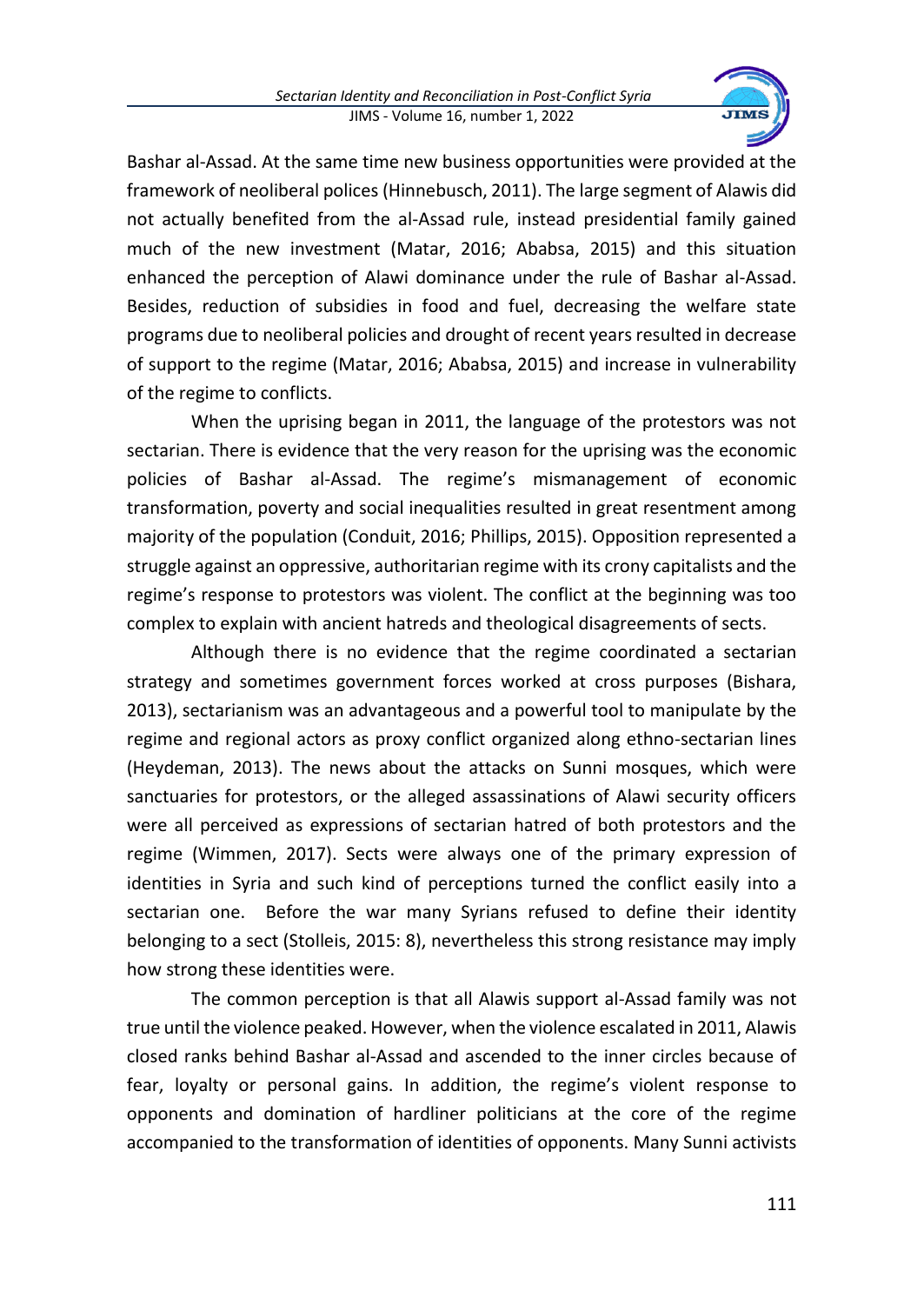

turned into Islamist jihadists; millions of Syrians became migrants within the borders of other states.

As in the civil war studies, identity groups are most likely to rebel when they are excluded from political power (Gurr, 2000, Cederman et. al., 2010; Roessler, 2011) And discrimination creates motives for violence based on grievances to obtain access to benefits of political and economic power. In Syria identity groups, mainly sects are systematically excluded from representative institutions. Identification of economic and political opportunities with Alawis, existing communal divisions before the conflict (Wimmen, 2017:65-67), regional and non-regional external actors, played significant roles in escalation and sectarianization of the uprising. Following the months of the uprising, the rhetoric of protestors changed, and sectarian identity became one of the most important elements in the conflict. Nowadays Syrians are permanently reminded of sectarian identity and emphasis on sects would continue in a foreseeable future.

# **Constructivist Approach and Reconciliation in Post-Conflict Syria**

Sectarianism associated with strong particularistic solidarity within a group and potential enmity towards the other may be politically divisive and may lead to exclusionary governance practices (Hinnebusch, 2019: 42). In many cases, ethnic, religious, linguistic differences may be a deterrent to democracy. According to Brubaker, it is easier to compromise rival claims of ethnic groups than those of divinely sanctioned religious edicts (Brubaker, 2015). If the regimes represent one group of religion or sect, as in the case of Syria, it may automatically exclude others.

Like many people, Syrian society have multiple layers of identities as family, tribe, ideology, nation, and region, but sectarian identities are facet of identity one asserts and inseparable from identity formation despite of fuzzy character. Once the sectarian identities were always there to assert and intensified during the conflict, Syrian society and the regime cannot eliminate sectarianism after the conflict ends and a post-conflict regime is established. That is why despite of different reasons of the war, once the sectarianism hardened, intensified, and mobilized, it is difficult to turn back and impossible to ignore in post-conflict order.

Understanding the power of identity and the origins of sectarianization are necessary when the conflict ends, and the time of reconciliation efforts of the society comes. All conflicts in the world demonstrate us that identity politics is so powerful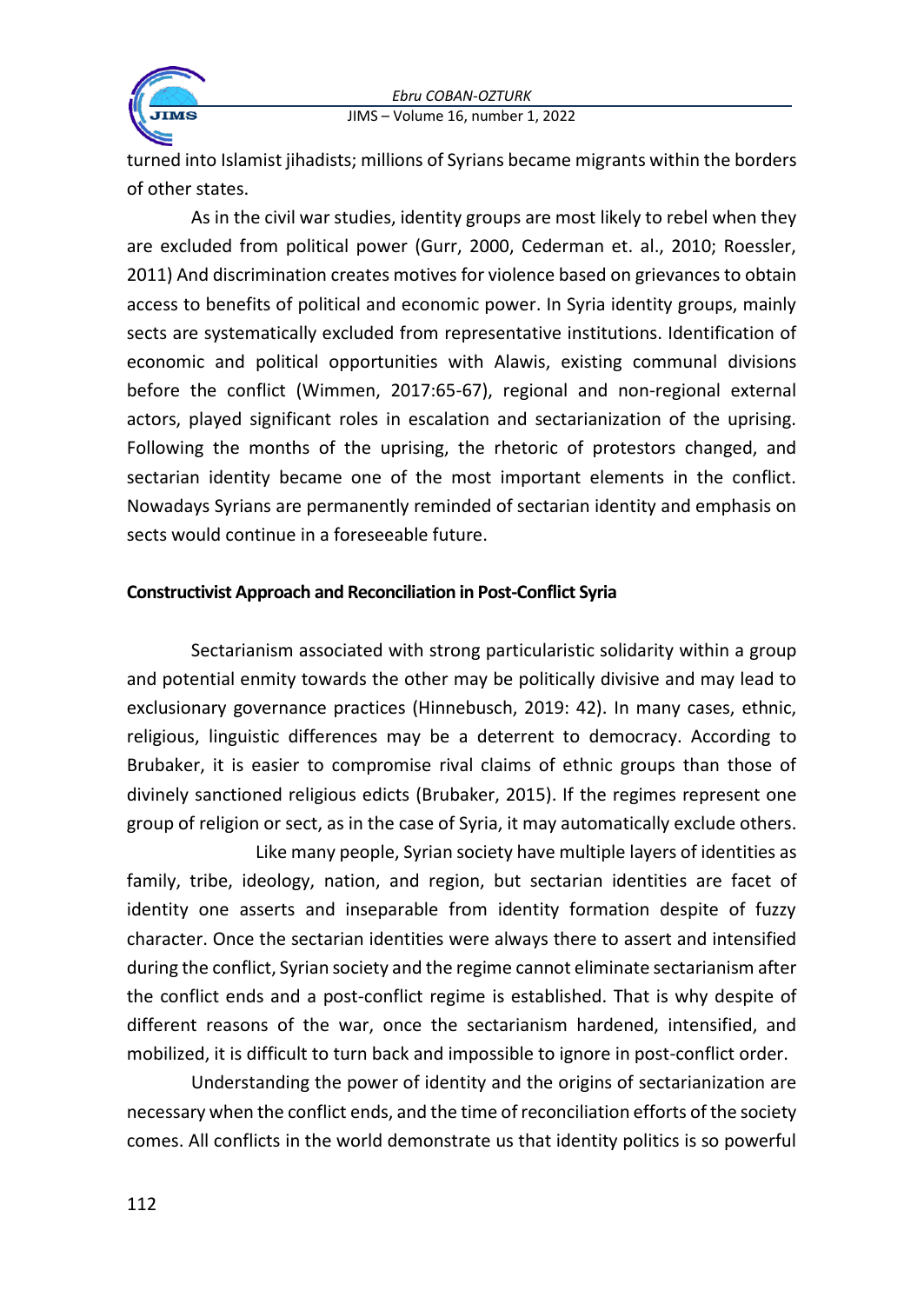

and has to be dealt in conflict resolution and reconciliation processes. If it is not the case and fundamental changes are absent there is always a potential for renewed hostility and violence.

By the possible help of outside powers Syrian conflict will end eventually. It will be simplistic to depend all solutions on Assad's power. Whether he leaves or stays in power, it will mean Syrian society will have to revert to the tradition of multi religious tolerance. Perhaps aided by external peace offers, by reintegrating opponents, reconciliation measures have to be taken. As Jouejati says what do Syrians want 'the right for all Syrians to live in peace and dignity, to freely practice their religious and political beliefs, to be equal citizens before the law' (Jouejati, 2015). This may mean a reconciled society with a democratic system.

Identity is not something visible or tangible, but its very presence is so prevalent. There is profound disagreement on whether identities are primordial, constructed, singular or multiple. However, there is very rare disputes whether identities exist or not (Malesevic, 2006: 16). According to Brubaker and Cooper these understandings of identity range from strong to weak uses of the concept of identity and social constructivist approach prefers to work with identities (Brubaker and Cooper, 2000: 10- 14). Identity is itself a historical product of modernity and has worldwide popularity and one of the central concepts in social sciences. Multiple disciplines expand literature on types of identity as class, ethnic, national, religious, gender, and other identities and their roles in political, social, and economic areas (Abdelal, Herrera, Johnston, and McDermott, 2009: 17). R. Smith stated that identity is 'among the most normatively significant and behaviorally consequential aspects of politics, yet the literature has remained diffuse' (Smith, 2002: 302). Although for many social scientists the concept of identity is overused (Dolon and Todoli, 2008: 3) in contemporary societies it may still lead to conflicts or even civil wars. It has a history in social sciences (Weigert, Smith-Teitge, and Teitge, 1986) but in this global age, it is ubiquitous and current popularity is unique (Verkuyten, 2005: 40).

After wars and mass atrocities, former adversaries of each conflict have to take measures of resolution and reconciliation so that former hatreds and grievances no longer block the development of new and cooperative relations. In post-conflict societies as will be in Syria, structural conflict resolution measures will be the first step since parties in the conflict have to establish mutually accepted structural and institutional mechanisms including security, economic and political matters to resolve disagreements (Kacowitz, 2000). After structural measures, reconciliation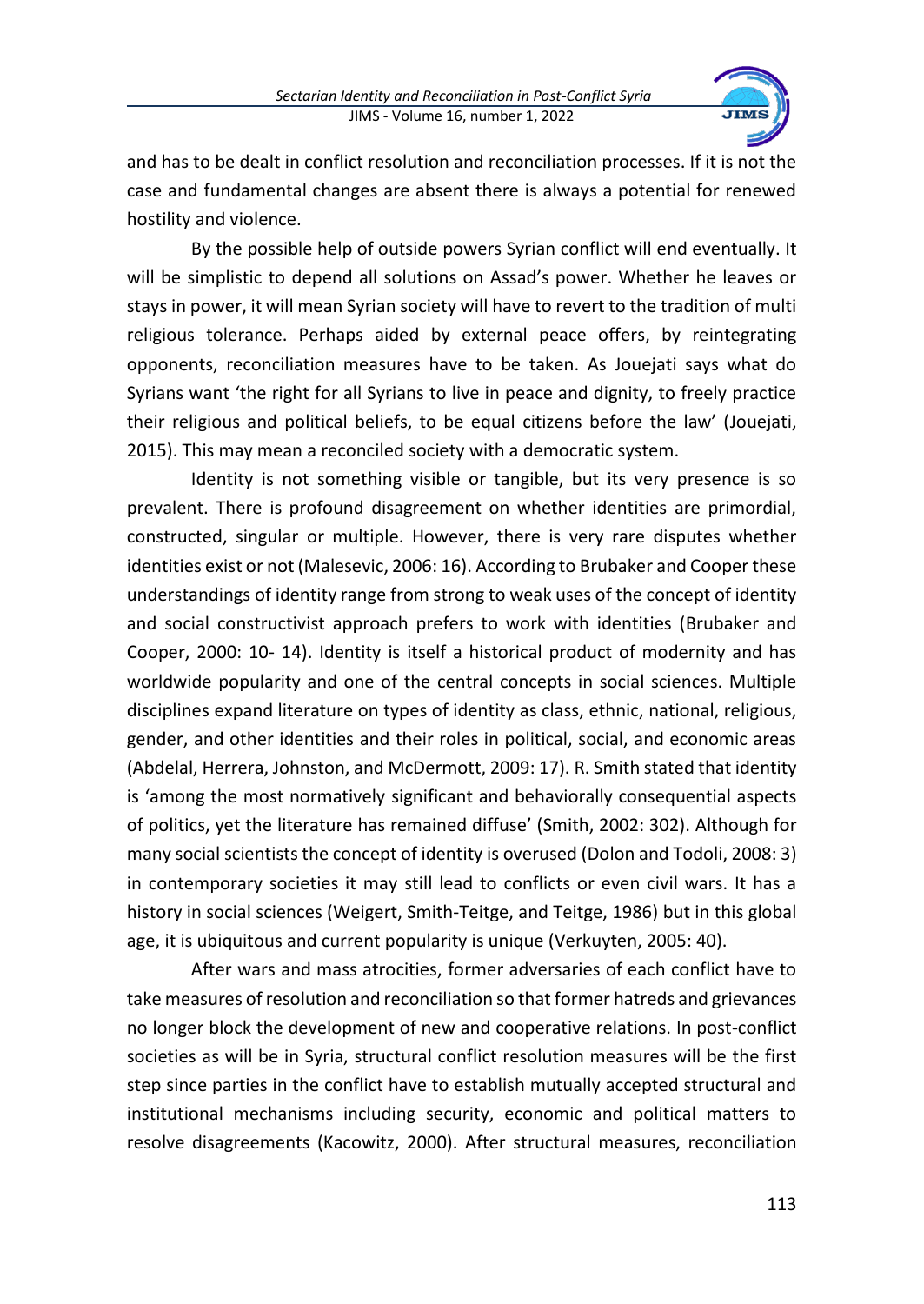#### *Ebru COBAN-OZTURK* JIMS – Volume 16, number 1, 2022



processes may underlie socio-psychological perspectives. It offers psychological process of cognitive and emotional aspects (Bar-Simon-Tov, 2004). This type of reconciliation necessitates transformation of identities, establishment of basic level of trust and rapprochement between former adversaries (Bar-Tal, 2007; Kelman, 2004). The last approach of reconciliation mentions collective healing, rehabilitation of victims and offenders, apology and forgiveness (Staub, 2011; Nadler and Shnabel, 2008; Tutu, 1999). The process of reconciliation is not composed of linear stages. Measures which are related with security, economic and political matters, mutual acknowledgement, justice, truth telling, apology, reparation, and forgiveness may not follow in any set order (Rosoux, 2009). In post-conflict Syria, if a permanent peace among society is the ultimate goal, resolution and reconciliation processes have to be started by taking sectarian sentiment and vulnerability into consideration in each stage. Any failure to reintegrate all sects into post-conflict order may mean storing up sectarian hatreds for future new conflicts.

The constructivist approach to conflicts, conflict resolution and reconciliation can contribute and complement understanding of the conflict and afterwards. Constructivist approaches emphasize both structural and discursive transformations (Jackson, 2009). Resolution, reconciliation, and constructivist theory are interrelated that both suggest reconstructing structures, interests, and identities. In post-conflict Syrian case as well as other conflicts, structural conditions have to be transformed first obviously. If economic deprivation, discrimination, political injustice, and allocation of these resources based on sects, exclusionary identities remain; these conditions neither allow reconciliation nor prevent a new conflict. Especially by the help of constructivist approach to identities, it is possible to draw some conclusions for the sectarian identities in Syria. The Constructivist approach take identities not preexisting, fixed to society and culture; rather they are context dependent and continuously evolving and open to transformation (Jackson, 2009).

The experience of violence not only remained present in individual and collective memories, but it also effects how Syrians imagine their future in their homeland and their relationship to each other (Wimmen, 2017). In most of the postconflict societies reconciliation is hindered by those kinds of memories of violence. These memories propagating by the elite may make sectarian identities and polarization hardened, then reconciliation measures cannot be achieved if polarization and sectarianization continue after the conflict. To enable reconciliation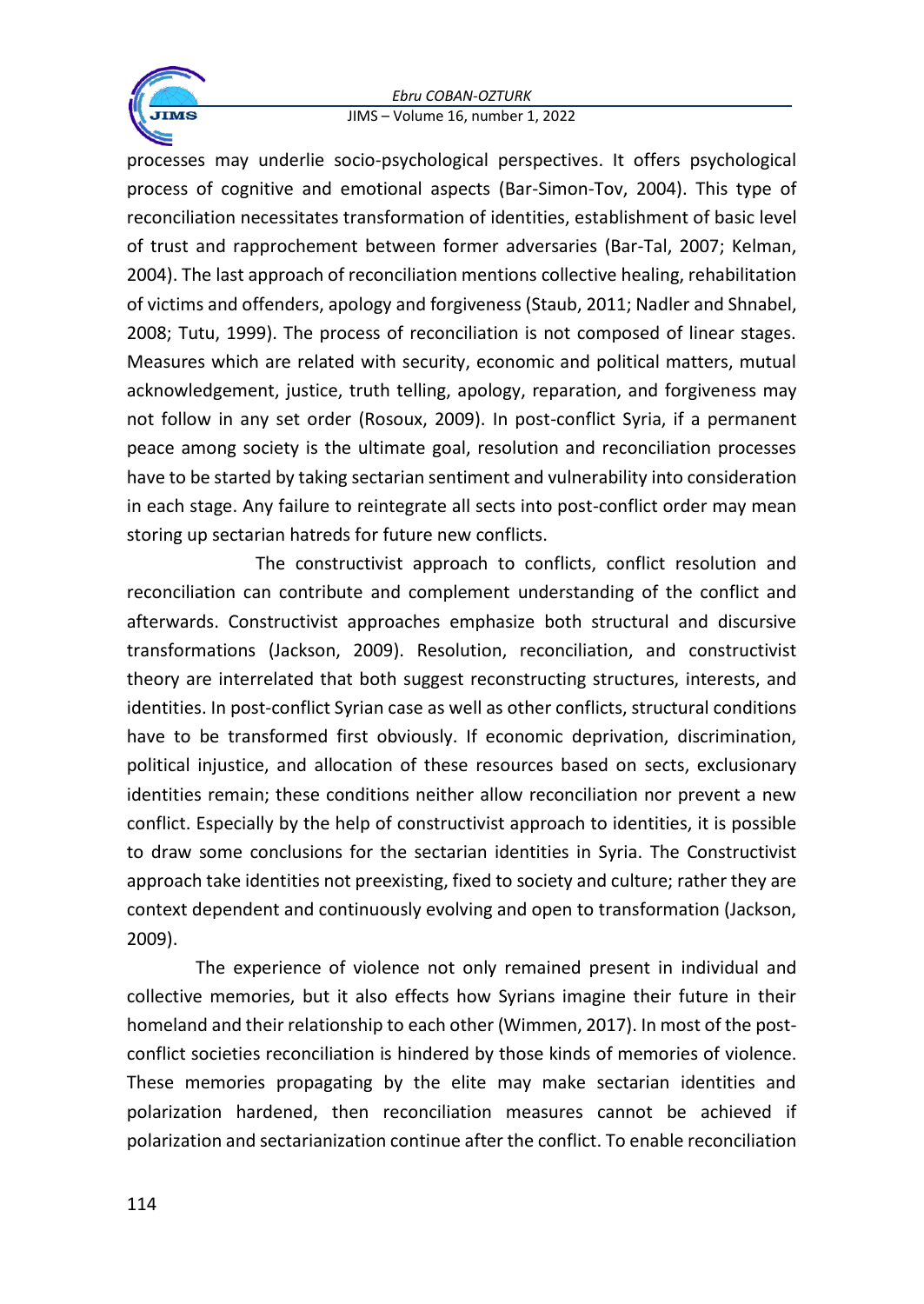

hostile attitudes and polarization have to be eased, intergroup attitudes change, and more inclusive identities should be developed (Kelman, 2004).

Democratic political culture has its own social and sociopolitical preconditions. For Almond and Verba the political culture of a society means the political system as internalized in the cognitions, evaluations, and feelings of citizens (Almond and Verba, 1989: 13). The first and foremost is the pluralistic culture based on a culture of consensus, diversity, active citizen participation and moderation, inclusive attitude toward other groups, capacity for sharing values with others, and multivalued orientation (Almond and Verba, 1989: 6-34). Besides, individuals are expected to develop a sense of common political identity which implies common commitment primarily to the political system (Almond and Verba, 1989: 371).

After the violence comes to an end in Syria, the main concern will be restructuring and reconciliation processes in the country. First, the reconciliation processes necessitate to establish a new political system having democratic political values. Nevertheless, the development of a stable and effective democratic government depends upon more than the electoral processes (Almond and Verba, 1989: 366). The political culture should support the system for the success of it. 'The civic spirit of the early uprising' (Wimmen, 2017:64) without a sectarian character is expected to reveal again and allow a new political culture with the help of reconciliation measures. After the violence ends, absence of change of political culture and sectarian emphasis may end up politicized sectarian rifts again. Our research tries to illustrate the internalized cognitions and religious attachment among Syrian migrants and exile communities.

# **Research Design**

# *Methodology*

The survey research was conducted over a four-month period. The purpose of the research is mainly explorative and descriptive. That is, the research aims at examining migrant Syrians ideas and thoughts about the political leadership and such related concepts as the sources of identity, the perception and awareness of identity, the relationships among contending groups and the moderation of these relationships. Since the circumstances in the region are politically sensitive and complex, a conventional sample of 202 Syrian migrants was purposefully selected. The sample includes those migrants living around Kirikhan, Iskenderun, Reyhanli, Samandag and Yayladagi sites of Turkey-Syria border. Informed consent from all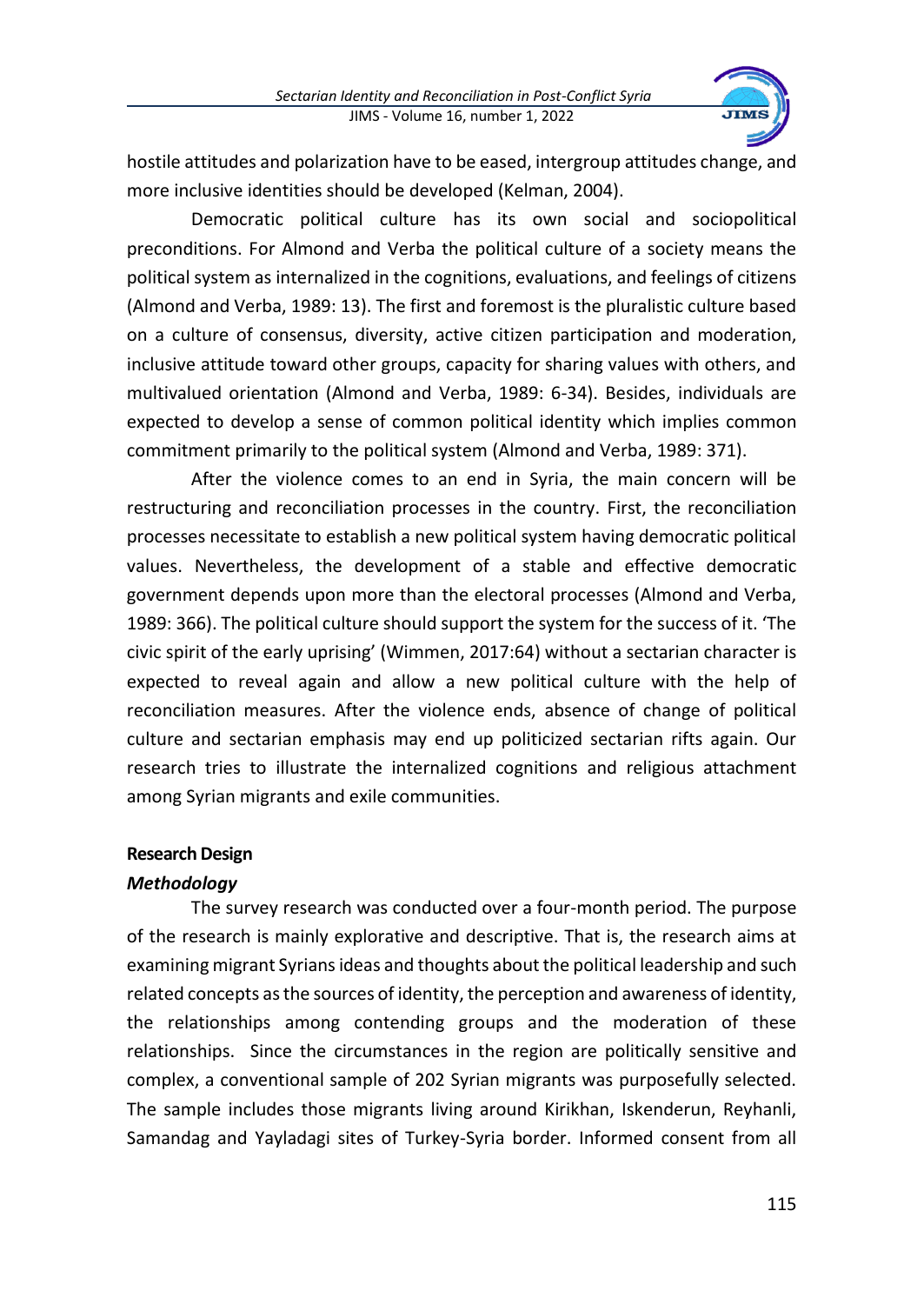

participants was obtained and responses were collected anonymously to ensure that the information gathered was kept secure.

#### *Data Collection Process*

The interview schedule (Neuman, 2011: 312) as the main research instrument containing the set of questions tapping on the abstract concepts was designed in a way to keep questions as simple and understandable as possible. The questions were read and asked to the participants, and responses were written down on the interview schedule form by the interviewer herself or himself. The interview schedule was administered by two interviewers, one who is a native Syrian speaker asking and explaining questions whenever a confusion arose over what was actually intended. The other interviewer who is fluent in both Turkish and Arabic interviewer recorded the responses. Interviews were conducted in places where respondents felt secure in order to get their genuine ideas and thoughts and eliminate the outside intervention as much as possible.

Some important observations on the data collection process deserve attention. Although the anonymity was guaranteed, Syrian migrants were generally reluctant to accept the participation in the survey research. Some seemed to have a tendency to give socially desirable responses and 'self-censorship' on some questions. And some of those who were initially willing to participate, rejected to give responses to some questions, therefore not completed the interview schedule. Missing or biased data were eliminated during the data cleaning based on interviewers' assessments on the interviewing process.

Interview questions were prepared in Turkish. Then they were translated into Arabic and Turkish back by two competent translators. The syntactical and semantic errors were corrected, and the final interview form were constructed in Arabic.

#### **Data Analysis**

Variables included in the interview schedule are mostly categorical measured at nominal or ordinal levels. Due to the categorical nature of the variables, Frequency and percent distribution tables are the main statistical analysis tools. The frequency distributions allow descriptive univariate analyses, conforming to the explorative and descriptive purposes of the survey. It must be noted that the present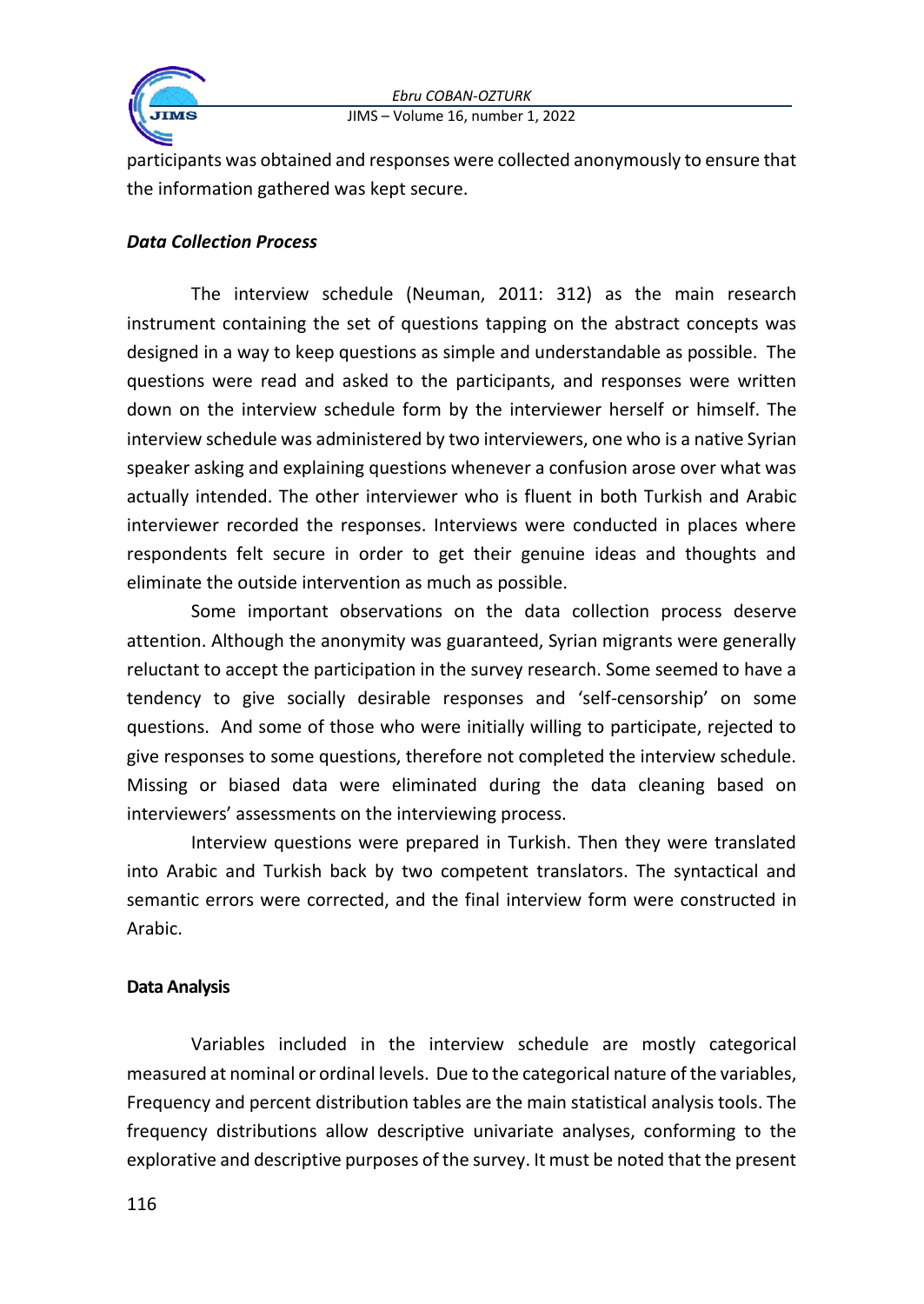

research has no inferential goal. That is, the aim is not to generalize to the population of Syrian migrants. The sample drawn allows only descriptive hypothesis-generation, because it is not a random sample in which each population element has an equal or pre-known chance of being selected to the sample. Since the sample is not randomly selected no inferential statistical technique of data analysis can be employed.

The data entry and analysis were carried out by IBM SPSS 22 statistical software (IBM Corp. Released, 2013). Data cleaning concerning missing responses and material recording errors was done in cooperation with the interviewers. After the data cleaning, the data were entered by the interviewers themselves who were trained by the statistical expert.

|                 | Frequency    | Percent |
|-----------------|--------------|---------|
| Humanity        | 140          | 70.0    |
| Religion        | 34           | 17.0    |
| Sect            | 4            | 2.0     |
| Ideology        | 5            | 2.5     |
| Family          | 9            | 4.5     |
| Tribe           | 4            | 2.0     |
| Political party | 3            | 1.5     |
| Other           | $\mathbf{1}$ | 0.5     |
| Total           | 200          | 100.0   |

| Table 1                                                             |
|---------------------------------------------------------------------|
| Frequency distribution of the most important identification sources |

Table 1 contains the frequency distribution for the question 'what do you identify yourself most with?'. Table shows that the great majority of respondents (%70) choose 'humanity' to describe themselves most often. Religion is the second most frequent category as the identification source (%17). Other factors such as ideology, family, tribe and political party are treated relatively less important by participants.

Although the humanity seems to be the most distinct category for the respondents who attach their identities most, it is rather abstract and idealistic group, as the respondents would readily see themselves as part of the humanity. Most of the respondents after answering the question, named the second category,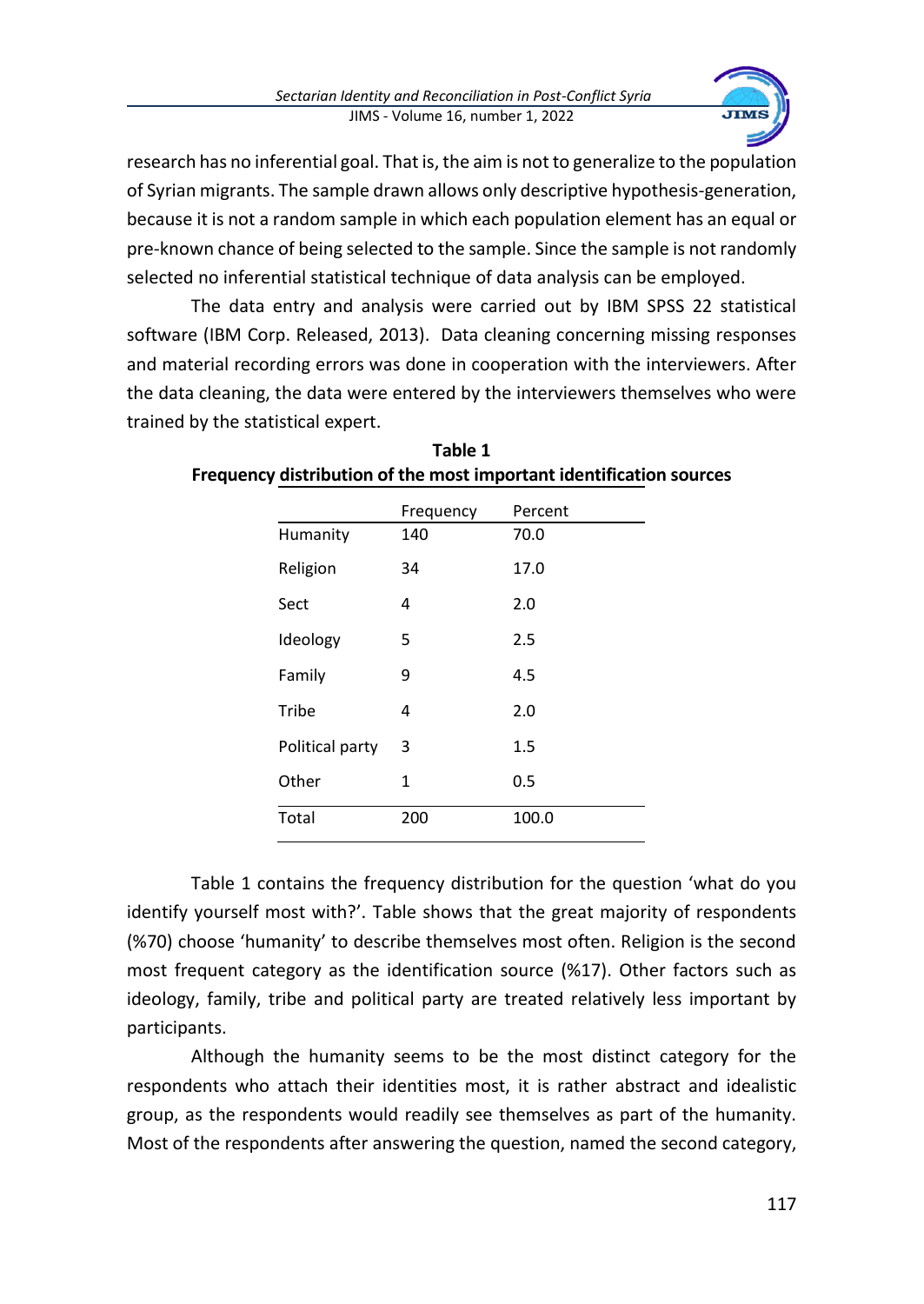

#### *Ebru COBAN-OZTURK* JIMS – Volume 16, number 1, 2022

religion. It comes to particularistic categories unlike humanity, religion seems to provide the most important identity anchorage.

| Table 2                                                                        |
|--------------------------------------------------------------------------------|
| Political party leaders should be those local notables of a sect you belong to |

|                 | Frequency | Percent |
|-----------------|-----------|---------|
| <b>Disagree</b> | 73        | 36.14   |
| Undecided       | 25        | 12.38   |
| Agree           | 104       | 51.49   |
| Total           | 202       | 100.00  |

Table 2 present findings reflecting participants' opinions on the social status of the political party leaders. More than half of the respondents (%51.49) seem to be in the same page on the opinion that political party leaders should be notable members of the respondents' religious sect. Those who are undecided about the party leaders being sectarian notables' amounts to only %12.38. Table provide the finding that only the minority of Syrian migrants disagree on the idea that political party leaders should not be one of those who are notables of respondents' religious sect. This finding brings up the issue of the relationship between the sectarian leadership and the reconciliation of the sectarian conflict, which is the landmark of the political turmoil in Syria today. A politics mostly driven by the leadership in Syria and the perception of the participants bears the germ of future conflicts, unless the leaders adopt political cultural values of moderation and tolerance in the reconciliation process of post-conflict Syria.

| Table 3                                                                          |
|----------------------------------------------------------------------------------|
| Political party leaders should be those who are opinion leaders representing the |
| common ideology of your group.                                                   |

|                 | Frequency | Percent |
|-----------------|-----------|---------|
| <b>Disagree</b> | 66        | 32.67   |
| Undecided       | 34        | 16.83   |
| Agree           | 102       | 50.50   |
| Total           | 202       | 100.00  |

Table 3 reflects the parallel findings to what table 2 provides. Almost half of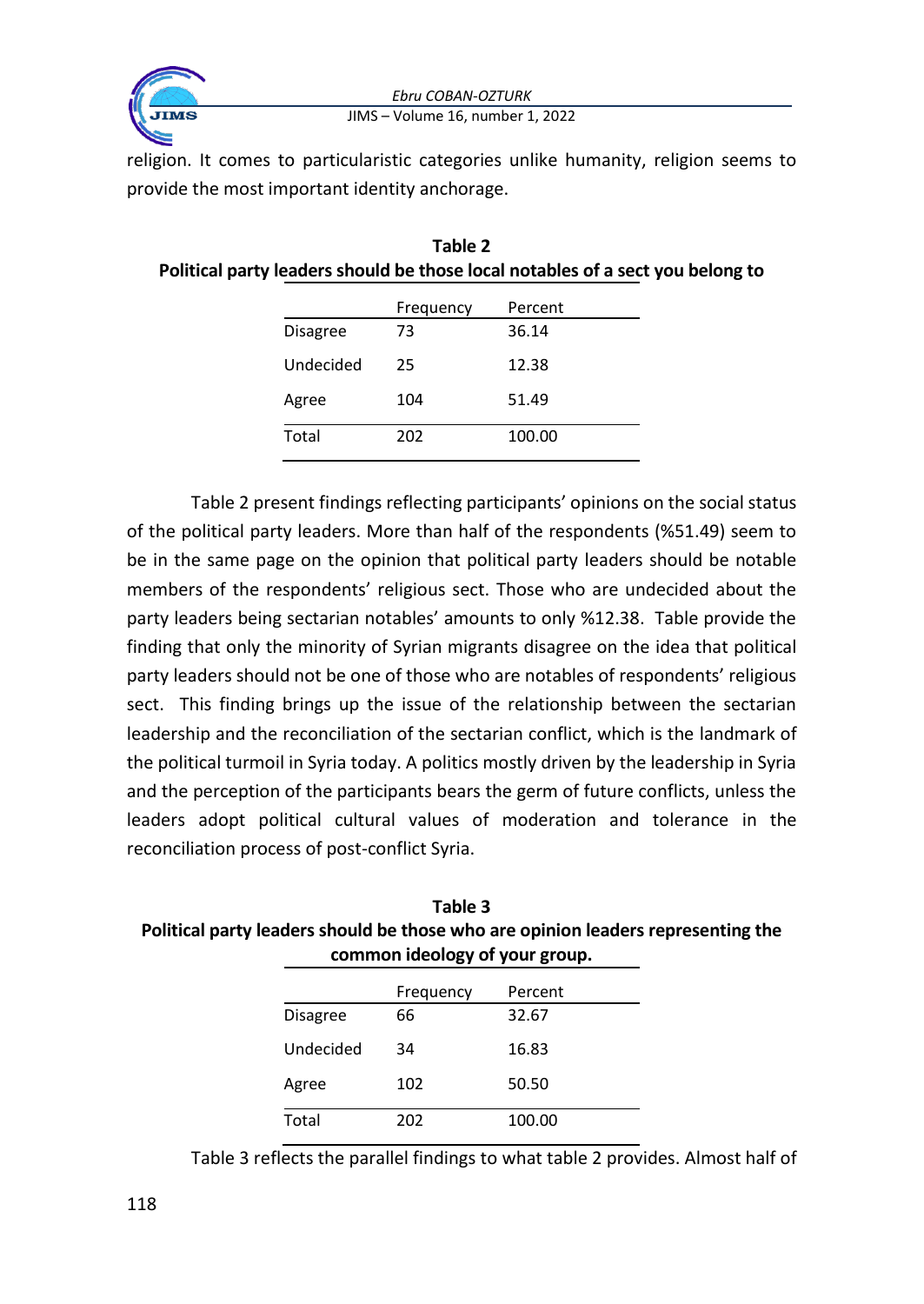

the participants (%50.5) agree on the idea that the political party leader should be the opinion leader at the same time. 'The opinion leader' concept was operationalized as the one who represent the shared beliefs and the common ideology of a group. It is clear that the leadership representing the shared values of a group is what the majority of respondents adhere to. This may be interpreted as a natural tendency among member of a group that is homogenous in terms of the ideology. However, perceived group homogeneity embodied in the opinion leadership may pose a threat to other groups, may prolong conflicts, and may turn the existing conflicts to intractable conflicts. Therefore, it may make reconciliation hard to achieve. That is, this finding latently indicates an indirect, negative attitude hold by half of the respondents towards one of the inseparable values of democratic political culture, the pluralism.

| Table 4                                                                 |
|-------------------------------------------------------------------------|
| A member of the contending group or sect may persuade you on reasonable |
| grounds to vote for his or her own political party.                     |

|                 | Frequency | Percent |
|-----------------|-----------|---------|
| <b>Disagree</b> | 86        | 42.79   |
| Undecided       | 41        | 20.40   |
| Agree           | 74        | 36.82   |
| Total           | 201       | 100.00  |

Table 4 presents information about the respondents' views on openness to persuasion. Basically, the majority of respondents (%42.79) seem to be resistant to the idea that a person from an unwanted group or sect would persuade them, even if he or she yields admissible reasons, to vote for the political party pursuing the interests of that unwanted group. It means that the majority of the respondents tend to downgrade the dialogical aspect of the democracy for mutual persuasion at present. Such a situation would nevertheless form a barrier against reasonable consensus and hence moderation in a democratic polity (Kegley and Skowronski, 2013). From the view of democratic political culture, if the dispute and controversy of various kind do not result in consensus on sensitive issues relevant to political integrity, the result would be destructive, which would therefore separate the contending groups further.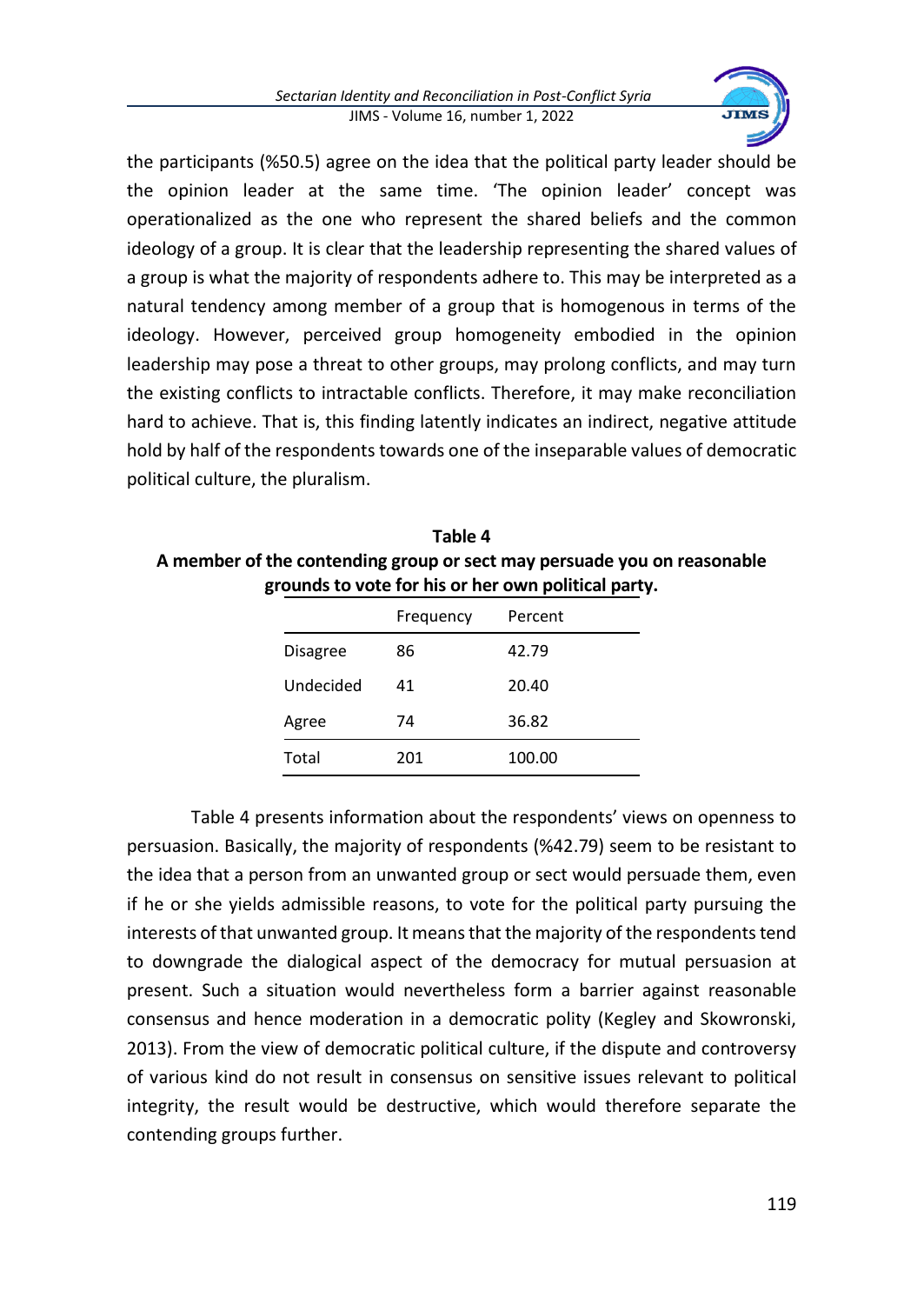*Ebru COBAN-OZTURK*



JIMS – Volume 16, number 1, 2022

| Table 5                                                                             |
|-------------------------------------------------------------------------------------|
| If a regime change occurs in Syria, the reconciliation among opposing groups can be |
| achieved.                                                                           |

|                 | Frequency | Percent |
|-----------------|-----------|---------|
| <b>Disagree</b> | 58        | 29.15   |
| Undecided       | 29        | 14.57   |
| Agree           | 112       | 56.28   |
| Total           | 199       | 100.00  |

The results presented in table 5 below show that more than half of the respondents (% 56.28) set a precondition for the reconciliation among opposing groups in Syria on a change of the current regime. Moreover, nearly one third of the respondents (%29.15) are still pessimistic about the reconciliation, even if the regime change actually happens. Based on the findings it can be argued that the regime change is assumed to create favorable conditions for the respondents, not for the advocates of current regime. Therefore, it is highly questionable whether advocates of the current regime would want reconciliation at all after the presumed regime change.

**Table 6 If the regime change occurs in Syria, the moderation of the relations among opposing groups is likely to begin.**

| . .             | ັ         |         |  |
|-----------------|-----------|---------|--|
|                 | Frequency | Percent |  |
| <b>Disagree</b> | 61        | 30.65   |  |
| Undecided       | 27        | 13.57   |  |
| Agree           | 111       | 55.78   |  |
| Total           | 199       | 100.00  |  |

Findings supporting the argument above can also be obtained from Table 6. Table 6 presents the frequency distribution of the response categories of the statement 'If the regime change occurs in Syria, the moderation of the relations among opposing groups is likely to begin'. It is clear from the table that %55.78 of the participants with valid answers agree on the statement above. In other words, more than half of the respondents see the possibility of the moderation of currently conflictual relations among contending groups only dependent upon the regime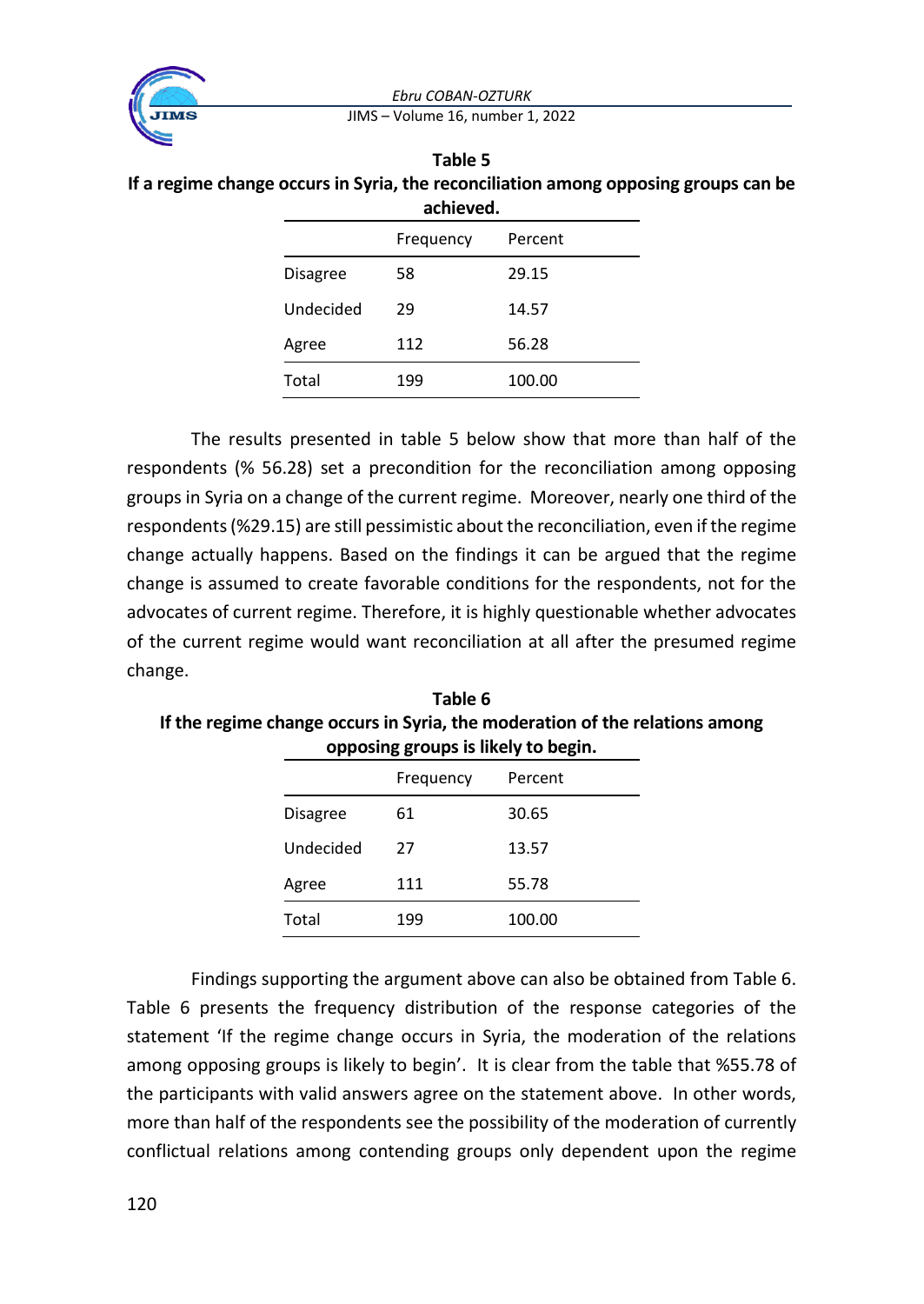

change. Still, Table 6 gives an indirect insight in that more than half of the respondents conceive the current regime in Syria as the main culprit of the situation, and without its change moderation is impossible. Furthermore, again nearly one third of the respondents (%30.65) do not hold any hope for the moderating discourse on the relations with the opposing groups. It must be noticed that respondents view themselves as disadvantaged and powerless against the current Syrian government. The moderation, however, implies mutual relations between equal and free parties.

From the other side, we should mention that almost half of the respondents (answers of 'disagree' and 'undecided' in table 5, 29+14 % and in table 6, 30+13 %) do not believe moderation or reconciliation among opposing groups after the regime change occurs. It may be implied that disagreement between the contending groups are penetrated in the very part of the culture. The grievances deepened through time and regime change may not be enough to reconcile.

We may emphasize some significant point s about the survey. For instance, the results related with the question of the identification of the self in table 1 shows that majority of respondents answered humanity. After answering the humanity, majority of the respondents named the second category, religion. It is a particularistic category and religion seems the primary identity source.

In addition, Syrian migrants agree on the idea that political party leaders should be one of the notables of any sect. However, sectarian based political party leadership and confessional politics are not welcome by democratic political culture. Although the conflict may have not start with sectarian reasons, allocation of political and economic resources based on sects are already the very reason of the conflict. In spite of the fact, respondents are akin to choose sectarian leaderships.

We also remind that significant part of respondents (with answers of 'disagree' and 'undecided' in table 5 and table 6) do not believe moderation or reconciliation among opposing groups after the regime change occurs. It may be implied that grievances and disagreement between different sects are penetrated and implanted in the very part of the culture. The grievances deepened through time and regime change or stay will not be enough reconcile.

# **Conclusion**

Multiethnic or multi sectarian communities are composed of different groups, which may have grievances between themselves and in these circumstances,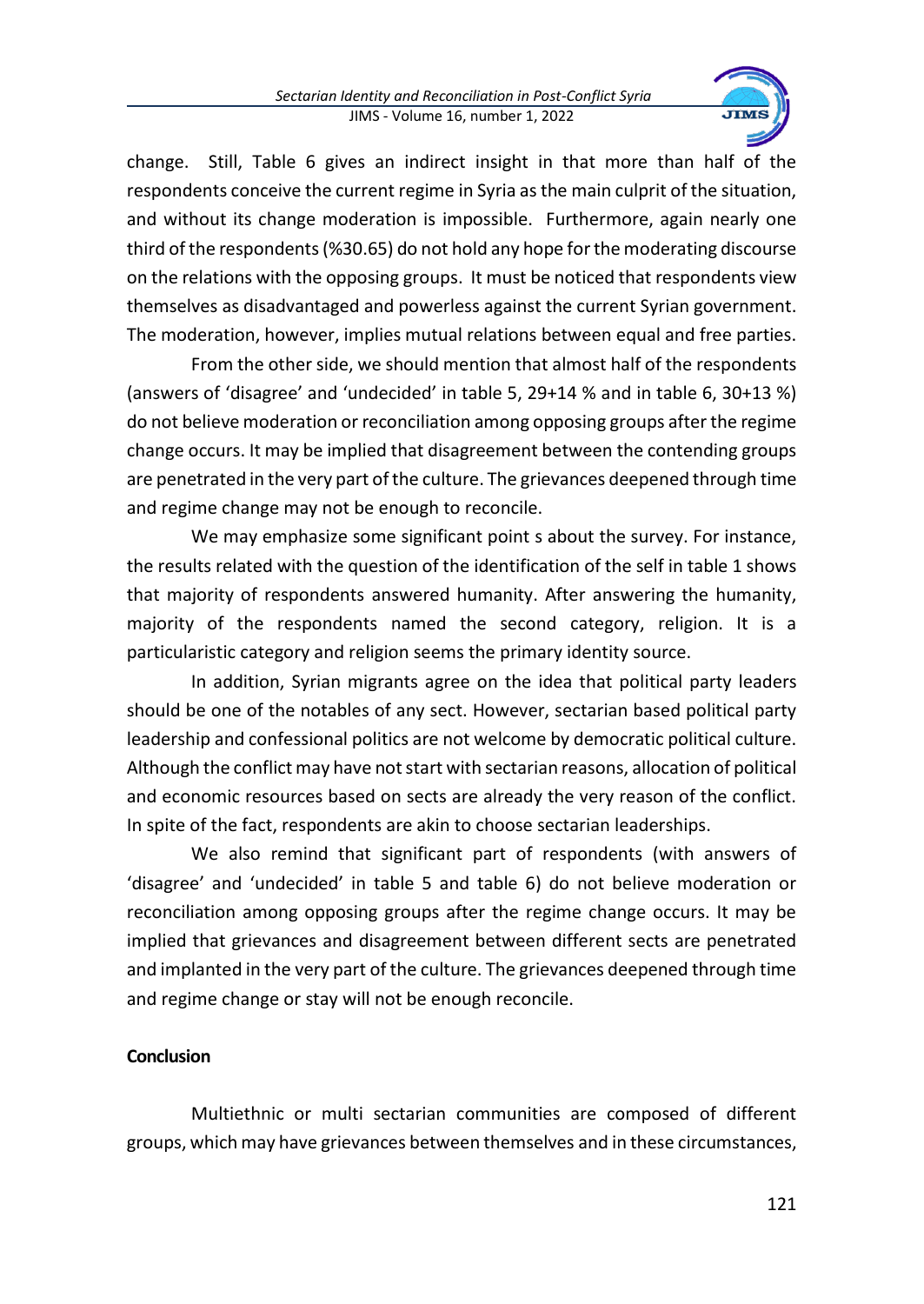#### *Ebru COBAN-OZTURK* JIMS – Volume 16, number 1, 2022



in-group attachments may strengthen. Multi sectarian groups give their primary loyalty to their sects and rather than the broader community, nation, polity or political system. Besides their political behaviors are a reflection of their concerns with matters of politics, security or welfare of their sectarian group rather than those of the country as a whole. Syria is also divided into parochial communities where the strongest identities are with the clan, tribe, sect and sectarian cleric or family. All regimes in Syria undermined social cohesion whether it is religious or secular type of rule. From the early times, social community was confined by religious identity and

the main discourse was religious and sectarian.

The literature about the Syrian civil war emphasizes the beginning of the conflict was not sectarian, instead anti-regime, anti-discrimination and anti-oppression of a closed circle government. Although it is conventional to accept this statement, it is also easy to see how quickly the conflict turn into a sectarian one and a few violent instances were enough to trigger the identity politics. Involvement of regional and outside actors in the conflict by taking sectarian sides is one of the reasons that helped sectarianization of the conflict. However more importantly, in a long period of time, allocation of scarce resources, jobs, government job opportunities were shared along sectarian lines and ineffective and oppressive governance intensified sectarian identities. Sects were and are always the primary expression of identity and emphasis and existence of sectarian identities remained constant in the country.

The conflict of Syria today became related with these identities. Once it is stated that the conflict did not start with theological sectarian claims and old hatreds, the conflict sectarianized. Sectarianism continues to define and dominate Syrian's lives and becomes almost the basis for entire political claims. All political and social contexts inform the primacy of sectarian identity and prevalence of sectarianism since sectarian affiliation is based on combination of communal political and economic interests rather than religious heterodoxy.

The society which is divided into parochial communities of sects and sectarian groups giving their primary loyalty to their sects rather than the society or political system as a whole. This implies us that priority of sectarian identity among the hierarchy of identities that compose the self cannot be eliminated from consideration in postconflict Syria. It may also be a barrier to achieve peace and reconciliation, develop democratic values of political participation, electoral processes, and tolerance.

Thus, whether an actual mutuality and reconciliation among conflicting groups can be achieved after the conflict ends and/or change is open to discussion. What can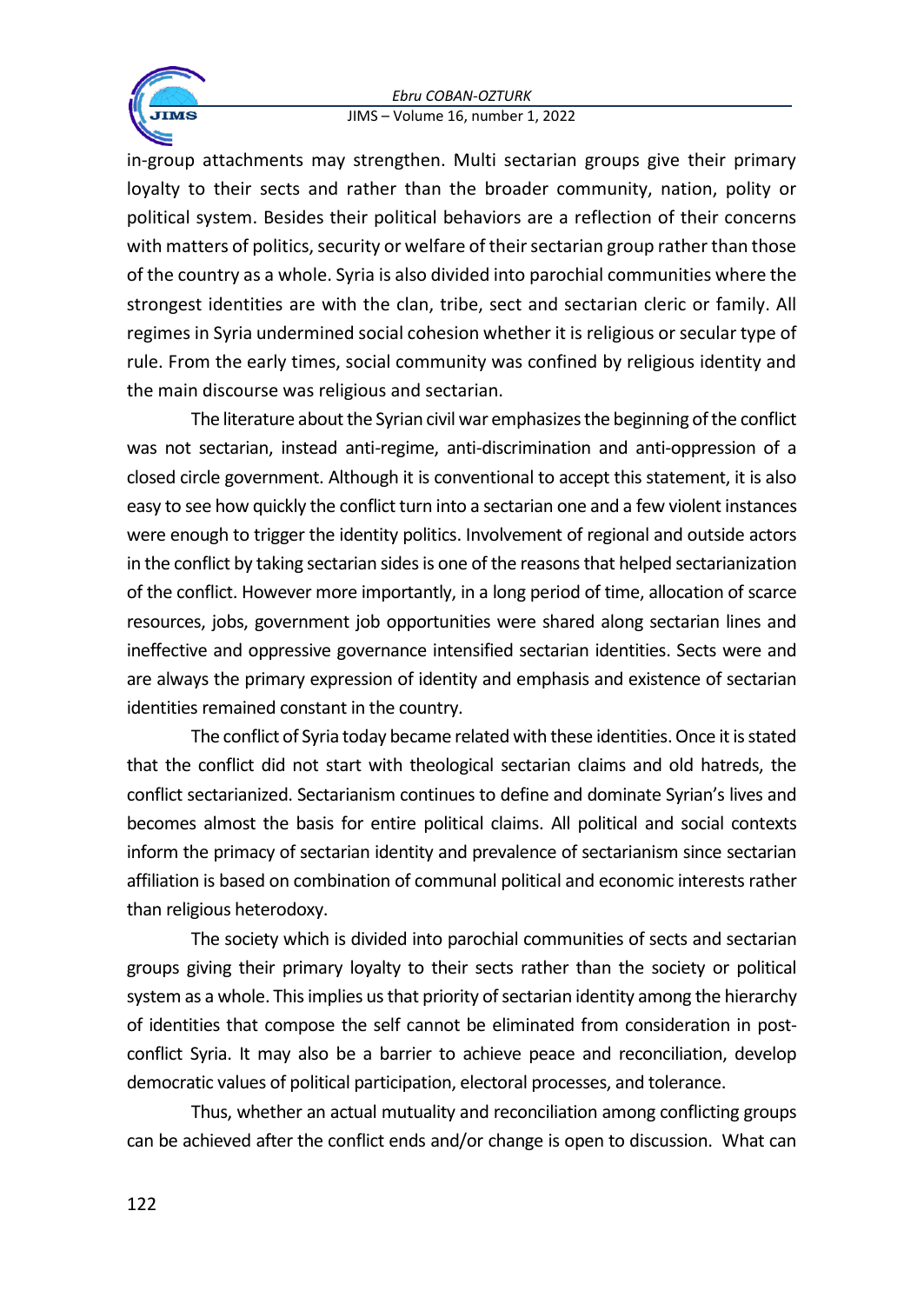

indirectly be inferred from above findings purport that the regime change is understood as a shift of the political power from one group to another, which does not imply the inauguration of a new and democratic regime as it is supposed by the most respondents.

In this study, with the help of survey research with migrants and exile communities, it is tried to illustrate that the sectarian identity is the key to understand Syrian society. It has a great role getting primary expression in forging identities in the country. It provides political and economic benefits for the communities. Therefore, it is almost impossible to reconcile Syrian society after the conflict without considering sectarian identities and their role in politics, economy, and social matters.

When the violence comes to an end resolution and reconciliation processes are supposed to begin. In this expected long period of reconciliation, the degree of sectarian attachment should be marginalized so as to be normalized part of democratic political culture side by side other equally important democratic values. Diminishing role of sectarian emphasis in societal, political and economic structures and discourses is the main pillar of new political order and constructivist approach may have a contribution in this identity construction. Besides reintegration of Sunnis into post-conflict Syria is a necessary step to prevent future sectarian hatred. This research tries to help to explain that strong sectarian attachments may undermine reconciliation in post-conflict Syria and democratic values in terms of expectations about political party leaders, moderation, and tolerance.

#### **References**

- Ababsa, Myriam (2015) The End of a World: Drought and Agrarian Transformation in Northeast Syria 2007–2010. In: Raymond Hinnebusch and Tina Zintl (eds) *Syria from Reform to Revolt: Political Economy and International Relations, Vol. 1.* SyracuseNY: Syracuse University Press, 199-224.
- Abboud, Samer (2020) Reconciling fighters, settling civilians: the making of post-conflict citizenship in Syria. *Citizenship Studies*[https://doi.org/10.1080/13621025.2020.1720608,](https://doi.org/10.1080/13621025.2020.1720608) published online 02.02.2020, pp. 1-18.
- Abdelal, Rawi, Yoshiko M Herrera, Alastair Iain Johnston, and Rose McDermott (2009) *Measuring Identity: A Guide for Social Scientists.* Cambridge: Cambridge University Press.
- Almond, Gabriel Abraham and Sidney Verba (1989) *The Civic Culture: Political Attitudes and Democracy in Five Nations*. London: Sage Publications.
- Alvarez-Ossorio, Ignacio, and Ignacio Gutierrezi de Teran (2013) The Syrian Ruling Elite and the Failure of the Repressive Trend. In: Ferran I Brichs (ed.) *Political Regimes in the Arab World: Society and The Exercise of Power.* London and New York: Routledge, 186-224.
- Bar-Siman-Tov, Yaacov (ed.) (2004) *From Conflict Resolution to Reconciliation*. Oxford: Oxford University **Press**
- Bar-Tal, Daniel (2007) Sociopsychological Foundations of Intractable Conflicts. *American Behavioral Scientist* 50 (11): 1430-1453.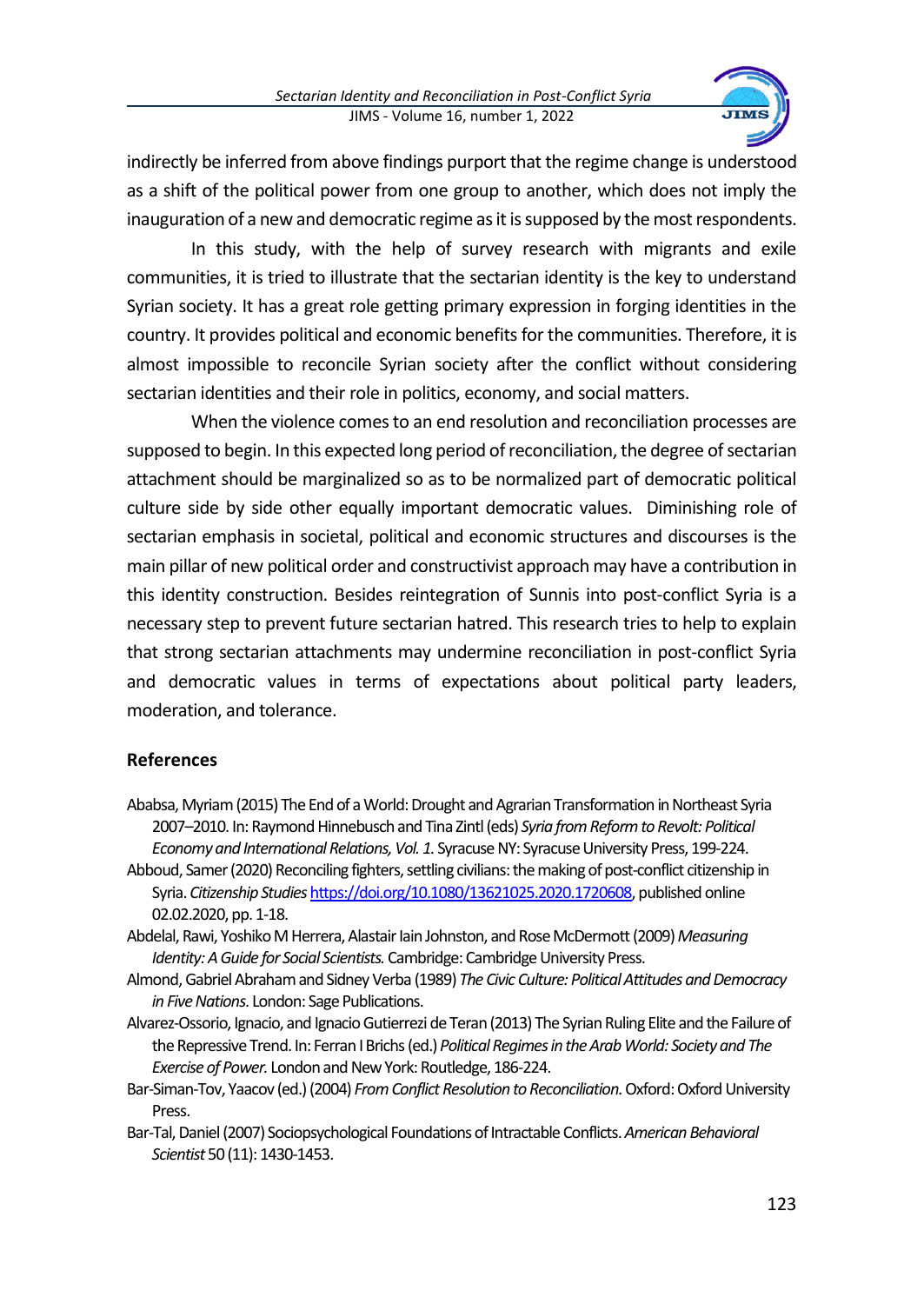#### *Ebru COBAN-OZTURK*



JIMS – Volume 16, number 1, 2022

- Bishara, Azmi (2013) *Syria: The Painful Path to Freedom.* Doha: Arab Center for Research and Policy Studies.
- Brubaker, Rogers (2015) Religious Dimensions of Political Conflict and Violence. *Sociological Theory* 33 (1): 1-19.
- Brubaker, Rogers and Frederick Cooper (2000) Beyond 'Identity'. *Theory and Society* 29 (1): 1-47.
- Cederman, Lars-Erik, Andreas Wimmer, and Brian Min (2010) Why do ethnic groups rebel?: New data and analysis. *World Politics* 62 (1): 87–119.
- Cleveland, William L, and Martin Bunton (2009) *A History of the Modern Middle East.* Philadelphia: Westview Press.
- Cohen, Ronen A (2014) *Upheavals in the Middle East: The Theory and the Practice of a Revolution.*New York: Lexington Books.
- Conduit, Dara (2017) The Patterns of Syrian uprising: Comparing Hama in 1980–1982 and Homs in 2011. *British Journal of Middle Eastern Studies* 44: 73-87.
- Dolon, Rosana, and Julia Todoli (eds) (2008) *Analysing Identities in Discourse.* Amsterdam and Philadelphia: John Benjamins Publishing Company.
- Donati, Caroline (2013) The Economics of Authoritarian Upgrading in Syria. In Steven Heydemann and Reinoud Leenders (eds) *Middle East Authoritarianisms: Governance, Contestation, and Regime Resilience in Syria and Iran.* Stanford CA: Stanford University Press 35-60.
- Gurr, Ted Robert (2000) *Peoples Versus States: Minorities at Risk in the New Century*. Washington DC: US Institute of Peace Press.
- Heydemann, Steven (May 2013) Syria's uprising: Sectarianism, Regionalisation, and State order in the Levant. Fride and Hivos Working Paper 119: 1-21.
- Hinnebusch, Raymond (2019) Sectarianism and Governance in Syria. *Studies in Ethnicity and Nationalism* 19 (1): 41-66.
- Hinnebusch, Raymond (2015) President and Party in Post-Ba'thist Syria: From the Struggle for 'Reform' to Regime Deconstruction In: Raymond Hinnebusch and Tina Zintl (eds) *Syria from Reform to Revolt:*  Political Economy and International Relations, Vol. 1. Syracuse NY: Syracuse University Press, 21-44.
- Hinnebusch, Raymond (2011) The Ba'th Party in Post-Ba'thist Syria: President, Party and the Struggle for 'Reform'. *Middle East Critique* 20 (2): 109–125.
- Hinnebusch, Raymond (2001) *Syria: Revolution from Above.* London and New York: Routledge.
- IBM Corp. Released 2013. *IBM SPSS Statistics for Windows*, Version 22.0. Armonk. NY: IBM Corp.
- Ismael, Tareq Y, and Jacqueline S Ismael (2010) *Government and Politics of the Contemporary Middle East.* London and New York: Routledge.
- Jackson, Richard (2009) Constructivism and Conflict Resolution. In Jacob Bercovitch, Victor Kremenyuk and I William Zartman (eds) *The Sage Hanbook of Conflict Resolution.* London: Sage, 172-190.
- Jouejati, Raff (2015) What do Syrians Want?. *New Internationalist* [\(https://newint.org/features/special/2015/09/01/what-do-syrians-want\)](https://newint.org/features/special/2015/09/01/what-do-syrians-want), Accessed on 14 July 2019.
- Kacowicz, Arie M and Yaacov Bar-Siman-Tov (2000) Stable Peace: A Conceptual Framework. In Arie M. Kacowicz, Yaacov Bar-Siman-Tov, Ole Elgaström, Magnus Jerneck (eds) *Stable Peace among Nations.*  Lanham: Rowman & Littlefield, 11–35.
- Kegley, Jacquelynand Krzysztof P Skowronski (eds) (2013) *Persuasion and Compulsion in Democracy.* Maryland: Lexington Books.
- Kelman, Herbert C (2004) Reconciliation as Identity Change: A Social-Psychological Perspective. In Yaacov Bar-Siman-Tov (ed.) *From Conflict Resolution to Reconciliation.* Oxford: Oxford University Press, 111- 124.